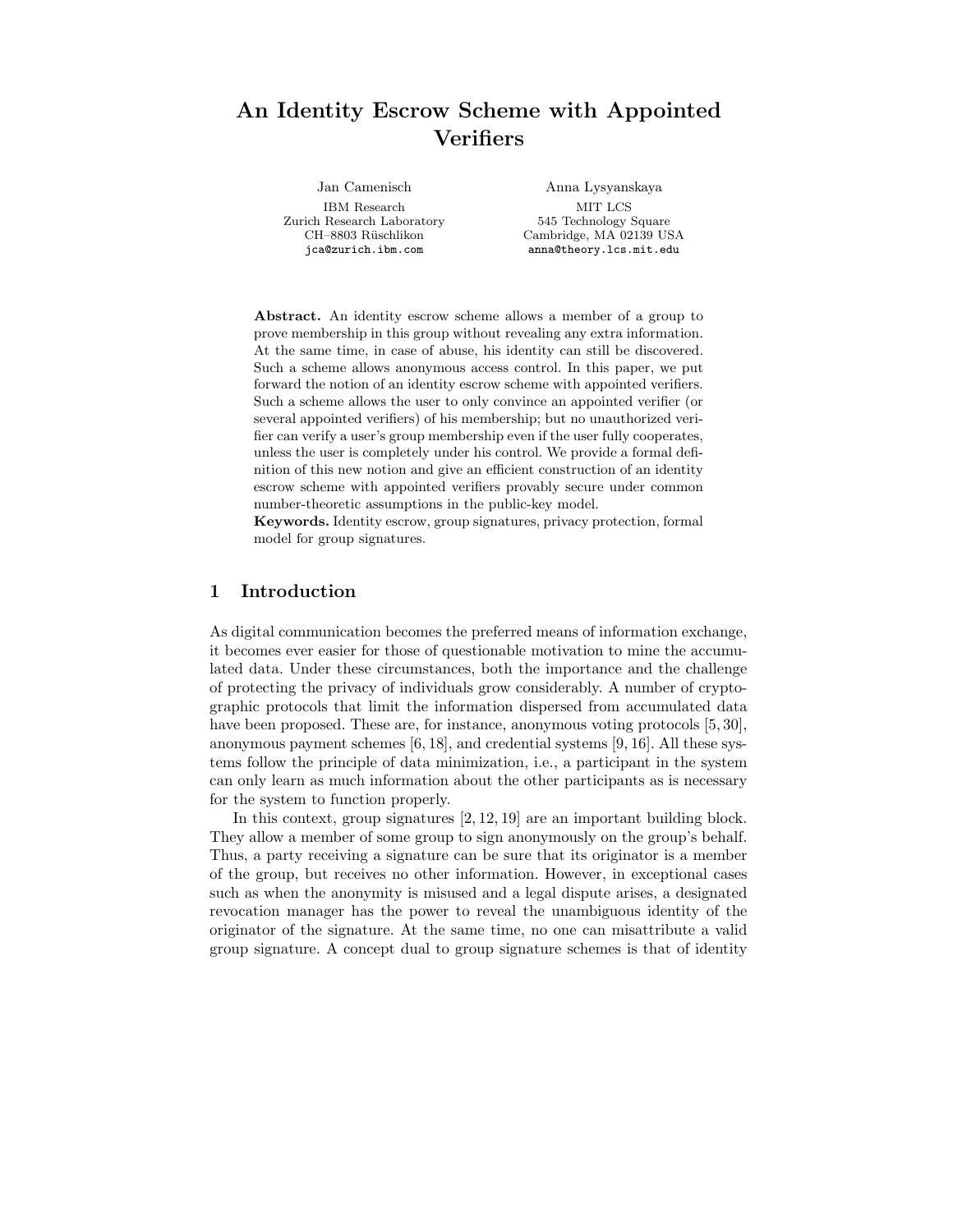escrow [32] schemes. They can be seen as group-member identification schemes with revocable anonymity. In fact, any group signature scheme can be turned into an identity escrow scheme and vice versa.

Group signatures can, for instance, be used by the purchasing department of a company to hide the internal structure of this department. All members of the department form a group, and sign all purchasing orders using group signatures. In case one day a sports car gets delivered instead of pencils, the department manager will be able to identify the culprit. Recently, group signature schemes were used to realize an anonymous credential system [9]. Here, being a member of some particular group meant possessing a particular credential. Hence, ownership of a credential can be proved anonymously. Other applications include bidding [20], electronic cash [33], and anonymous fingerprinting [7].

Group signature/identity escrow schemes with appointed verifiers, as proposed in this paper, go a step further: here a group member can prove his membership only to an appointed verifier but not to anyone else. There can be several different appointed verifiers for each member. This property of not being able to convince non-appointed parties is similar to receipt-freeness in electronic voting schemes, where a voter must not be able to prove to anyone how she voted, which is required to hinder vote-buying. We stress that this is different from the situation with so-called confirmer signatures [17] or designated-verifier proofs [31], where although signatures (resp., proofs) can only be verified by a designated party, the signer (resp., prover) would have the power to issue a signature (resp., proof) that is universally verifiable.

Appointed verifiers are useful for many applications of group signature and identity escrow schemes. As an example, consider a bank that issues a credential stating that the customer is eligible for a small business loan. The bank might want to have a guarantee that the customer cannot use this credential in order to obtain a better loan from a competing bank; or to use the loan money for something other than the business for which it was granted. Or, consider the purchasing department scenario outlined above. Naturally, different members of the department are authorized to conduct different kinds of transactions. Using a group signature scheme with appointed verifiers allows the department manager to ensure that employees can only order from the companies they are authorized. Finally, consider their use in a credential scheme. It is natural that for some types of credentials the user should not be able to show them to anyone except the intended verifier. This can be useful in preventing abuse of credentials as well as in controlling who can get to know to whom the credentials were issued.

Let us loosely outline how our identity escrow (group signature) scheme with appointed verifiers is constructed. To this end we first explain how efficient and provably secure group signature schemes [2, 12] are realized. The public key of the group can be viewed as a public key of a suitable signature scheme. The group manager holds the secret key corresponding to this public key. To become a group member, a user chooses, as membership secret key, an element of a certain (algebraic) group. The user's identifier is computed as a one-way function of this key, for example through exponentiation in a group where computing the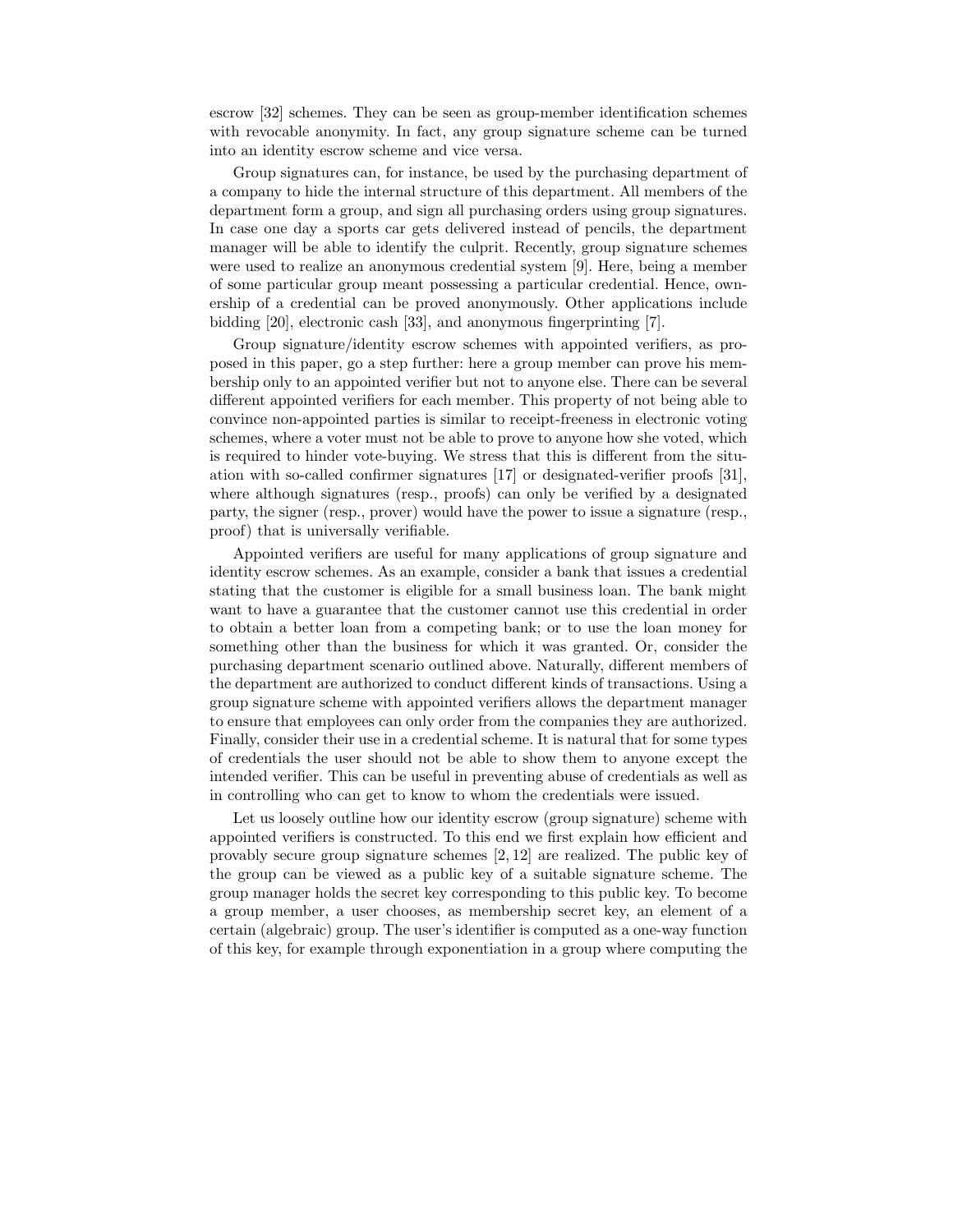discrete logarithm is conjectured to be hard. The group manager signs (certifies) this identifier and sends back the signature to the new group member. This signature is the user's group membership certificate. To convince a verifier of her group membership, a user proves in zero-knowledge that she knows a membership certificate and the corresponding membership secret key. In case of a group signature scheme, this proof is turned into a signature scheme using the socalled Fiat-Shamir heuristic [26]. An identity escrow scheme constructed in this way is provably secure as long as the underlying signature scheme is secure. The corresponding group signature scheme is provably secure in the random oracle model. The challenge in designing an efficient identity escrow or group signature scheme is finding a signature scheme for the group manager and a format for membership secret keys and corresponding identifiers such that the proof of membership is efficient.

To extend such a scheme to an identity escrow system with appointed verifiers, we will have the group manager split the group membership certificate into two pieces. The first piece will be handed over to the user. The second piece will be encrypted under the appointed verifier's public key. It will be easy to fake a tuple that looks like the first piece of the membership certificate and the encryption of the second piece. Only the appointed verifier, under whose public key the encryption is carried out, will be able to verify that a given ciphertext corresponds to the second piece of a user's certificate. Together, the two pieces constitute an unforgeable group membership certificate. To prove group membership to the appointed verifier, the user could prove possession of his piece of the membership certificate as before, and then give the verifier a blinded version of the encrypted piece.

An adversary in this system can try to induce some verifier to accept an invalid user; or he can try to make it look as though some honest user participated in a shady transaction; or he can conduct a shady transaction and then try to avoid anonymity revocation; or he can try to convince another adversary, who is not an authorized verifier, that some user is a group member. We provide a formal definition of security against such attacks. For the first time, a formal model for identity escrow schemes along the lines of an ideal world specification, is given. These new identity escrow/group signature specifications are more rigorous than the ones that exist to date. As they are similar to the definitions from the multi-party computation literature [13, 14, 37], they integrate with this literature better than previous specifications did, and so such properties as composability of protocols can be better understood in this framework (but we do not address them here). Finally, we formally define the appointed-verifier property, i.e., the property that no proof system  $(A, B)$  exists in which A is a group member, B is not the appointed verifier, and yet  $A$  acts as a prover and  $B$  as a verifier for the statement that A is a group member, and the gap between the completeness and soundness of the system is non-negligible. Cryptographic problems of this flavor have not been sufficiently explored. While receipt-free voting is a relatively wellstudied example [5, 30], no formal definition of receipt-freeness has been given, and it is not well understood what gap between completeness and soundness for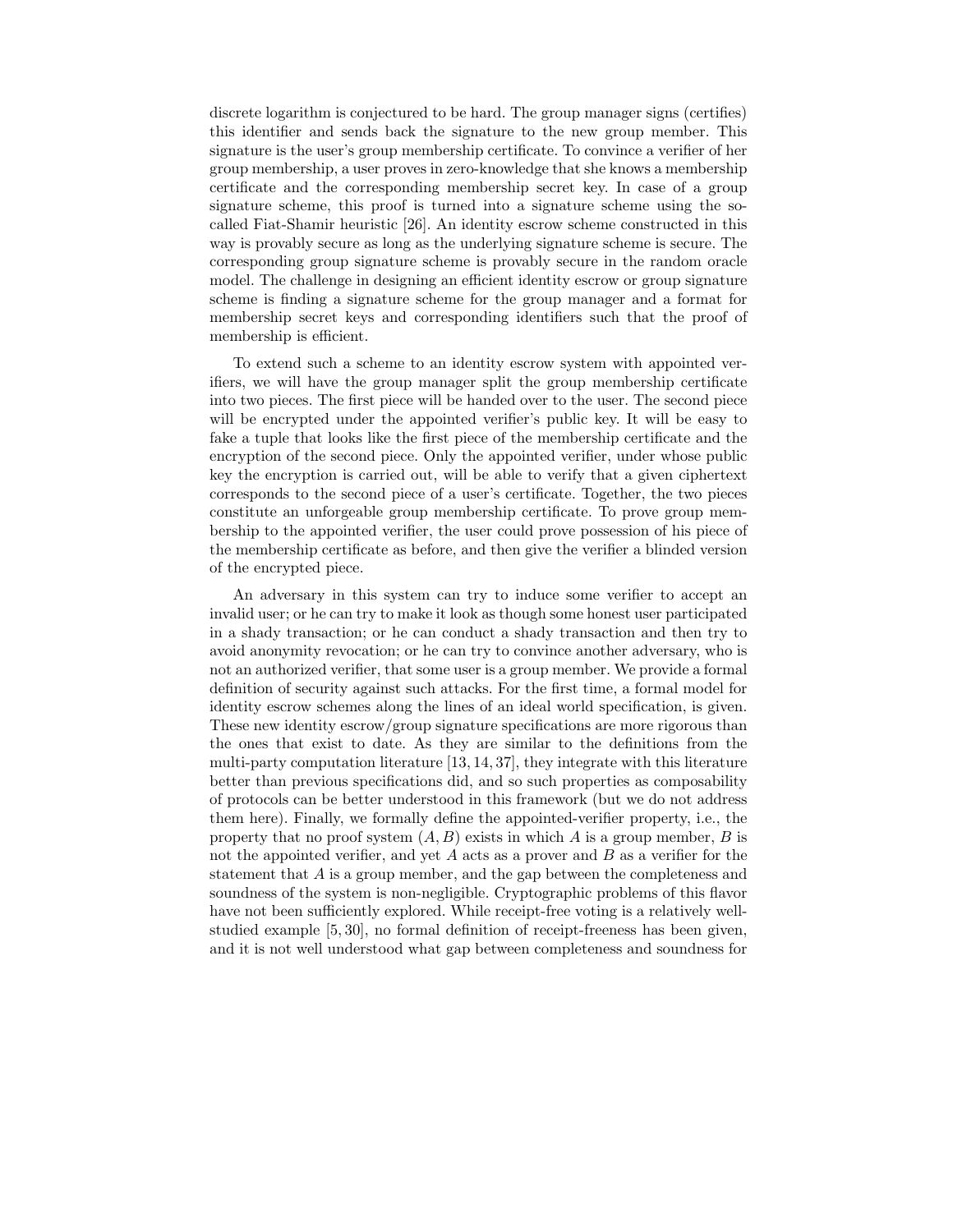the adversary-verifier in receipt-free voting is satisfactory. Thus, we are the first to explore this in a formal way and to obtain a scheme that satisfies our strong and relatively natural definition.

We prove that, under the strong RSA assumption, the decisional composite residuosity assumption, and the decisional Diffie-Hellman assumptions, our scheme is secure and has the appointed verifier property.

# 2 The Model

In this section, we define an ideal identity escrow scheme with appointed verifiers. Here, an ideal trusted third party takes care of the proper functionality of the system. Our model captures all the properties of previous ones (without appointed verifiers) in a natural way. We then define what it means for a real system to match this specification. We define the system with one group and one revocation manager; extending it to multiple ones is straightforward. Extending the model to group signatures can be done as well.

The Ideal System. The ideal system, the functionality of which is ensured by an ideal trusted party  $T$ , is as follows:

Ideal parties: The trusted party T, the group manager M, a set of users  $\mathcal{U}$ , a set of verifiers  $\mathcal V$ , and the anonymity revocation manager R.

Ideal communication: All communication is routed through T. If the sender of a message wishes to be anonymous, he requests that  $T$  not reveal his identity to the recipient. Finally, a sender of a message may request that a session, i.e., a block of messages, be established between him and the recipient. This session then gets a session id sid.

Ideal operations for a general identity escrow scheme:

- Join. This operation is a session between a user  $U$  and the group manager  $M$ .  $M$  tells  $T$  that it wants user  $U$  to become a member of the group. The user confirms that he wants to be a member. Upon receiving this messages from M and U, T sends a key  $K_U$  to U for further transactions related to his group membership; he also notifies  $M$  of the success of the transaction.
- Authenticate. This operation is a session between a user and a verifier  $V$ . The user must send a tuple  $(K, sid, V, con)$  to T, where K denotes a key, sid denotes a session id, V is the name of the verifier, and con is the condition under which the identity of the participating user can be established. T verifies that  $K$ is a key that corresponds to some group member (not necessarily the user from whom the request originates). If so,  $T$  tells the verifier  $V$  that the user with whom the verifier has session *sid* running is a member of the group. V then either accepts or rejects, and forwards his reply to T. (If T receives no reply that is equivalent to rejecting.)  $T$  then notifies the user of the verifier's output.
- *Identify*. This operation is a session between the revocation manager  $R$  and the verifier V. V submits a tuple (sid, con) to T and to R. R asks T to confirm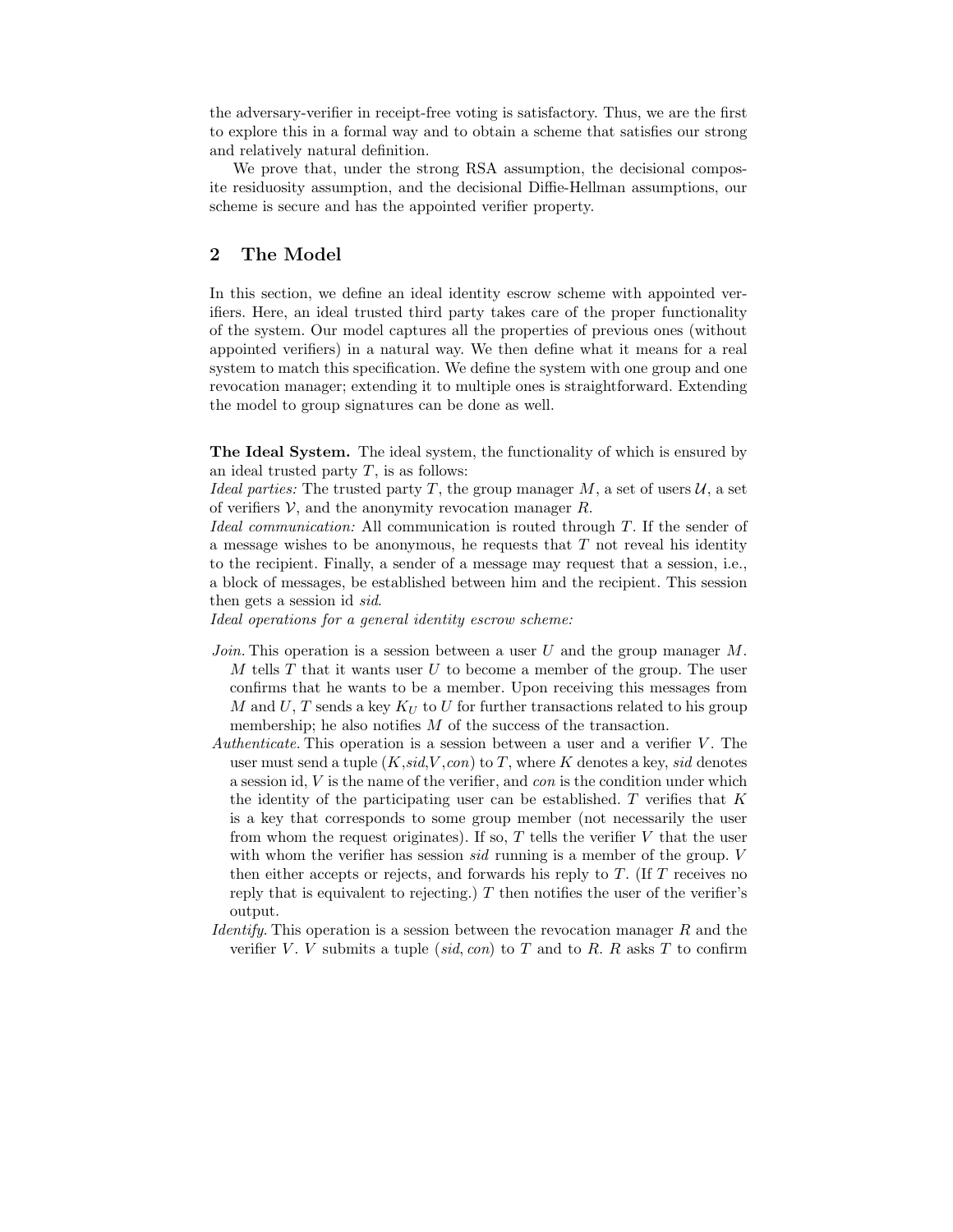that sid was an Authenticate operation with revocation condition con. Then  $R$  may ask  $T$  to reveal to  $R$  the identity of the user who participated in session sid. Finally,  $R$  may ask  $T$  to reveal the user's identity to  $V$ .

Ideal operations for an appointed-verifier identity escrow scheme:

- Join with appointed verifier. This operation is a session between a user U and the group manager  $M$ . As a result,  $M$  tells  $T$  that user  $U$ 's membership can be confirmed to verifier V. The user receives a key  $K_U$  from T for further transactions related to authenticating his group membership to V .
- Authenticate to appointed verifier. This is the same as in the general scheme, except that  $T$  will only carry this out with the appointed verifier  $V$ .
- Convert. This operation is between a user and the appointed verifier  $V$ .  $V$  tells T that the user is now authorized to demonstrate group membership to other verifiers. T notifies the user of that fact.
- Authenticate. This is the same as in the general scheme, except that  $T$  will only carry this out if the user is authorized to demonstrate group membership to all verifiers.

Identify. This is the same as in the general scheme.

Inputs and outputs of the ideal players: The ideal players are interactive probabilistic Turing machines. Prior to initiating a transaction, a player receives an input that tells it to do so. These inputs are produced externally. At the end of the lifetime of the system, each player outputs a list of interactions in which this player has participated and their outcome (success/failure).

The Real System. We make the following assumptions on the communication in the real-system: We are in the public-key model, i.e., each user has carried out a proof of knowledge of his secret key at the beginning of the lifetime of the system. It is possible to establish a session between an anonymous user and a verifier (in practice, this can be achieved by a so-called mix-network [15] or by onion-routing protocols [29]. The information transmitted over a channel cannot later be retrieved by some physical means (i.e., it does not stick around in routers and caches). This is necessary to make sure that one cannot demonstrate that one sent or received a given message. This can also be achieved in conjunction with the methods to get anonymous communication, e.g., by requiring the hosts to delete all processed data. The real system is implemented by cryptographic protocols.

Security vs. Appointed-Verifier Property. The usual way of defining security of a real system is to restrict the power of the real-world adversary to the power of an adversary that controls the same set of players in the ideal system. Security in this sense is exhibited by providing a simulator that translates the real-world adversary into one in the ideal world. Here, in addition to providing security in this sense, we have to also allow for the case where there are two adversaries, such that one is trying to convince the other of his relationship with other players. Therefore, two security properties must be satisfied.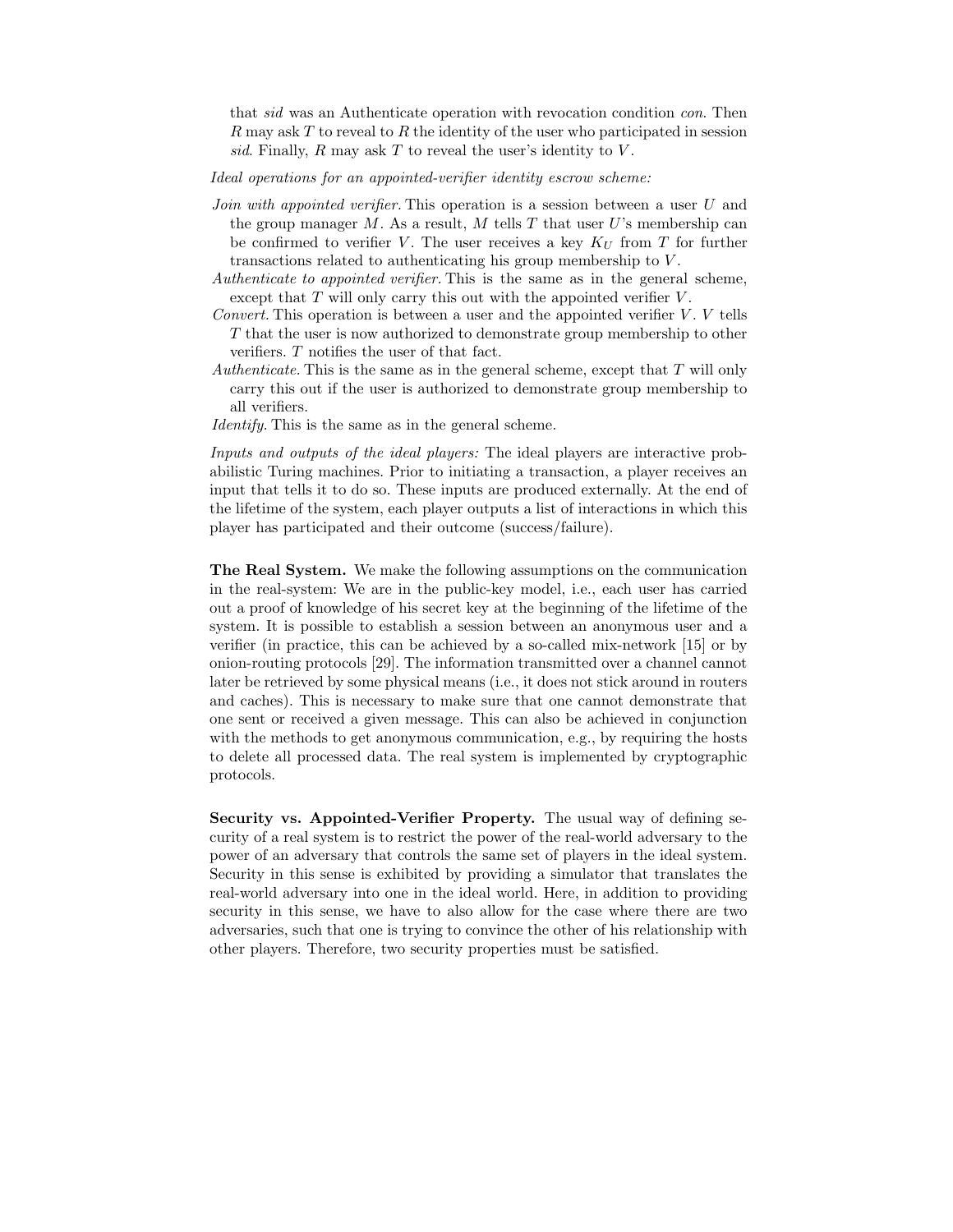Protecting the Honest Players. First, we have to guarantee simulator-based security for the honest parties.

The ideal-world (resp., real-world) adversary is a probabilistic polynomialtime Turing machine that can control some subset of ideal (resp., real) parties and participate in transactions on their behalf. In addition, the adversary controls the environment, i.e., he either explicitly gives input to other players as to the transactions to be carried out, or he specifies the probability distribution on these inputs.

At the end of the lifetime of the system, each player outputs the entire list of interactions in which this player has participated and their outcome (success/failure).

Let the ideal system be called  $IS$ , and its cryptographic implementation be called CS. Let  $p = \text{poly}(k)$  be the number of players in the system with security parameter k. Let  $Z_i$  denote the output of the *i*-th player. In the real world, a public-key infrastructure has been securely set up (i.e., each party has produced a public key and proved knowledge of the corresponding secret key). Let P denote its public information; let a denote the collection of dishonest players' secret keys. (In case we are working in the absence of the public-key model, these are empty strings.) An identity escrow scheme is secure if the adversary  $A$ cannot distinguish whether he is interacting with the real-world honest players, or if in fact the system is implemented in the ideal world (so all the honest players are shielded because  $T$  protects them) and he is just interacting with a simulator. More formally, with " $D_1(1^k) \stackrel{c}{\approx} D_2(1^k)$ " denoting the computational indistinguishability of the distributions  $D_1$  and  $D_2$ :

Definition 1 (Secure identity escrow scheme). CS is secure if there exists a simulator  $S$  (ideal-world adversary) such that for all interactive probabilistic polynomial-time real-world adversaries  $A$ , for all sufficiently large k, we have:

- In the IS, S controls the same set of players as A does in CS.
- The inputs given by  $S$  to the ideal-world players are identical to those given by A to the real-world players.
- For all P,

$$
(\{Z_i^{CS}(1^k, P, s_i)\}_{i=1}^p, \mathcal{A}(1^k, P, a)) \stackrel{c}{\approx} (\{Z_i^{IS}(1^k, P, s_i)\}_{i=1}^p, \mathcal{S}^{\mathcal{A}}(1^k, P, a)) ,
$$

where  $S$  is given black-box access to  $A$ .

Comparison with previous models. It is easy to see that this ideal model captures the requirements correctness, anonymity, unlinkability, traceability, exculpability/framing, and coalition-resistance of previous models (e.g., [2]), i.e., that the trusted party T ensures them.

No Benefits for Dishonest Players that Mistrust Each Other. Informally, an identity escrow scheme is *appointed-verifier* if only the appointed verifier can be persuaded that a user is a member of the group. A formal definition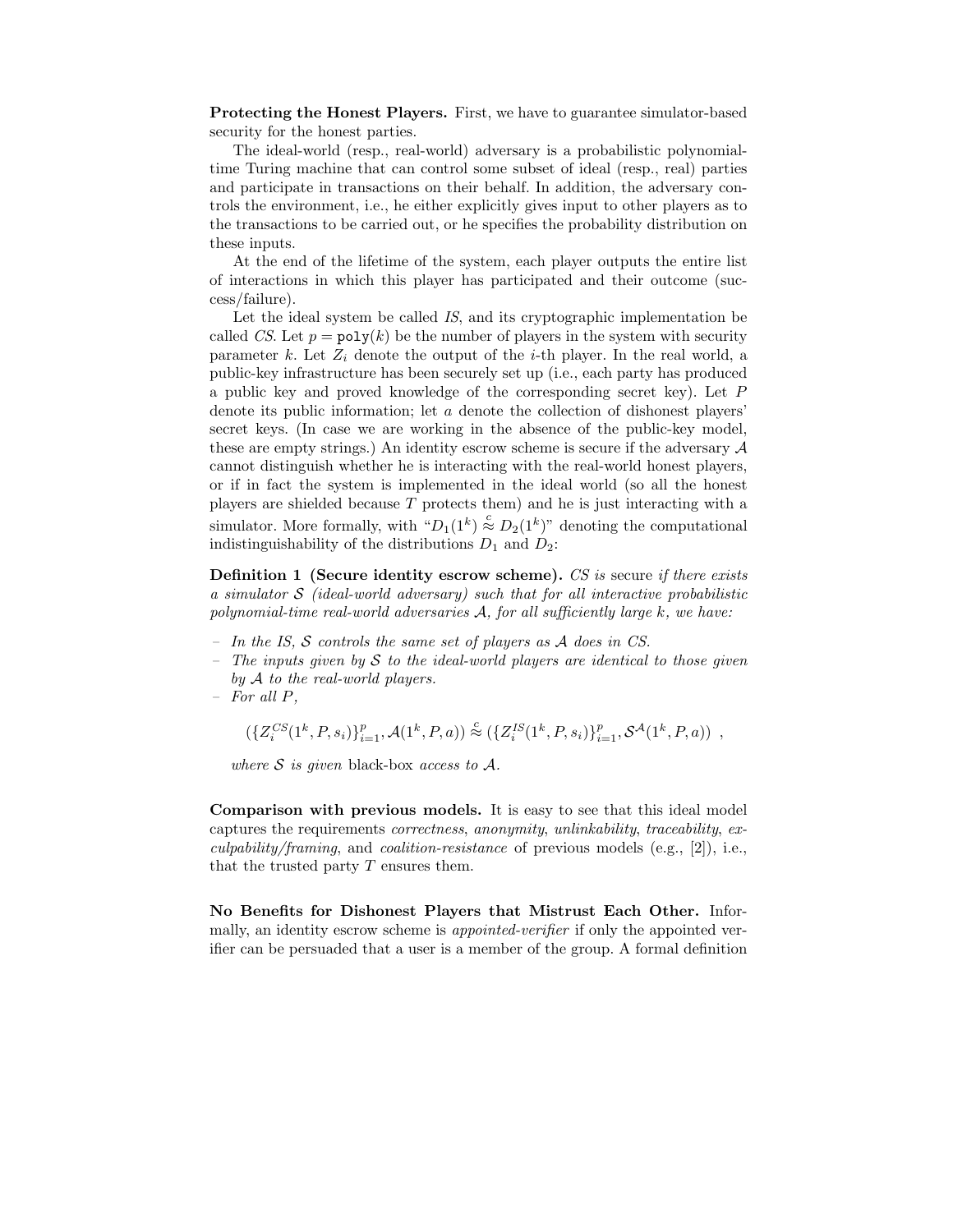is more complex. Formally, we have two adversaries,  $A$  and  $B$ , and  $A$  tries to convince  $\beta$  that some player A it controls is a group member, even though  $\beta$ does not control the appointed verifier  $V$ . The appointed verifier property of the scheme makes it impossible for any proof system  $(A, \mathcal{B})$ , where A acts as prover and  $\beta$  as verifier, to have a non-negligible gap between the completeness and the soundness of the system. However, in defining this property, we have to take into account that (1)  $\beta$  can apply to V to tell him whether a given user is a group member; and  $(2)$   $\beta$  can become convinced of the truth of the statement by means that are independent on the system's implementation: for example, if A is the only user in the system, and  $V$  flashes a green light every time it recognizes a group member. Thus, a formalization of the appointed verifier property is bound to be technically involved.

The approach we will take to defining it is as follows: we will require that for any A, there exists an efficient  $\mathcal D$  such that whenever A can convince  $\mathcal B$ that A has group membership with appointed verifier V,  $\mathcal D$  can convince  $\mathcal B$  of the same statement without access to group manager's  $M$ 's messages pertaining to the corresponding *Join* operation. We will call  $D$  the deceiver, because it can deceive any verifier  $\beta$ . However,  $\mathcal D$  is not responsible if  $\beta$  has other ways, implementation-independent, of getting convinced. That is why, in the definition, we need an additional efficient machine,  $\mathcal{F}$ , called the filter, which sets up the relevant group membership on behalf of  $A$ , but shields  $D$  from this information.  $\mathcal F$  guarantees that group manager M and verifier V have the same view whether A has a valid membership certificate or one faked by  $D$ . Intuitively, if  $B$  cannot distinguish whether he is talking to  $A$ , or to the deceiver  $D$ , but can still tell whether or not A is a group member with appointed verifier V, then  $\mathcal{B}$ 's way of telling is implementation-independent, and arises from the way other parties, such as  $M$  and  $V$ , behave. We now proceed to formalize this idea.

Let  $\mathcal A$  and  $\mathcal B$  be the two adversaries, modeled by probabilistic polynomialtime interactive Turing machines. Let ES denote an event sequence in the cryptographic identity escrow scheme. We write  $C^{ES}$  for a machine C to denote the fact that these events may be scheduled one-by-one, maybe even by an adversary. Let  $P$  denote the public information of the public-key infrastructure. Let  $a$  denote the set of secret keys of the players controlled by  $A$ . Let  $a'$  be an additional input to A. By  $A \in \mathcal{A}$  we denote that A is a player controlled by adversary A. Let  $L \subseteq \{(A, V) : A \in \mathcal{A}, V \notin \mathcal{A}, V \notin \mathcal{B}\}\$ be a list of user-verifier pairs that is given as a challenge to  $\beta$ . We say that such a list L is good for ES, A and  $\beta$ , if in the sequence of events specified by ES, for all  $(A, V) \in L$ , V never performs the Convert and Identify operations for  $A$  and  $B$  and  $V$  have not engaged in the Authenticate with appointed verifier protocol in which V accepted such that a subsequent *Identify* operation, if carried out, will point to A.

Let  $\mathcal{F}^{ES}(1^k, P, L, a, mode), \mathcal{D}^{A,\mathcal{F}}(1^k, P, L, a, mode)$  be interactive Turing machines. The mode part of their input specifies their behavior as follows: There are two modes of operation, the real mode and the fake mode. In the real mode,  $\mathcal F$  passes the messages received from ES on to  $\mathcal D$ , which in turn passes them on to A. If A sends any messages to  $\beta$ ,  $\mathcal{D}$  faithfully passes them.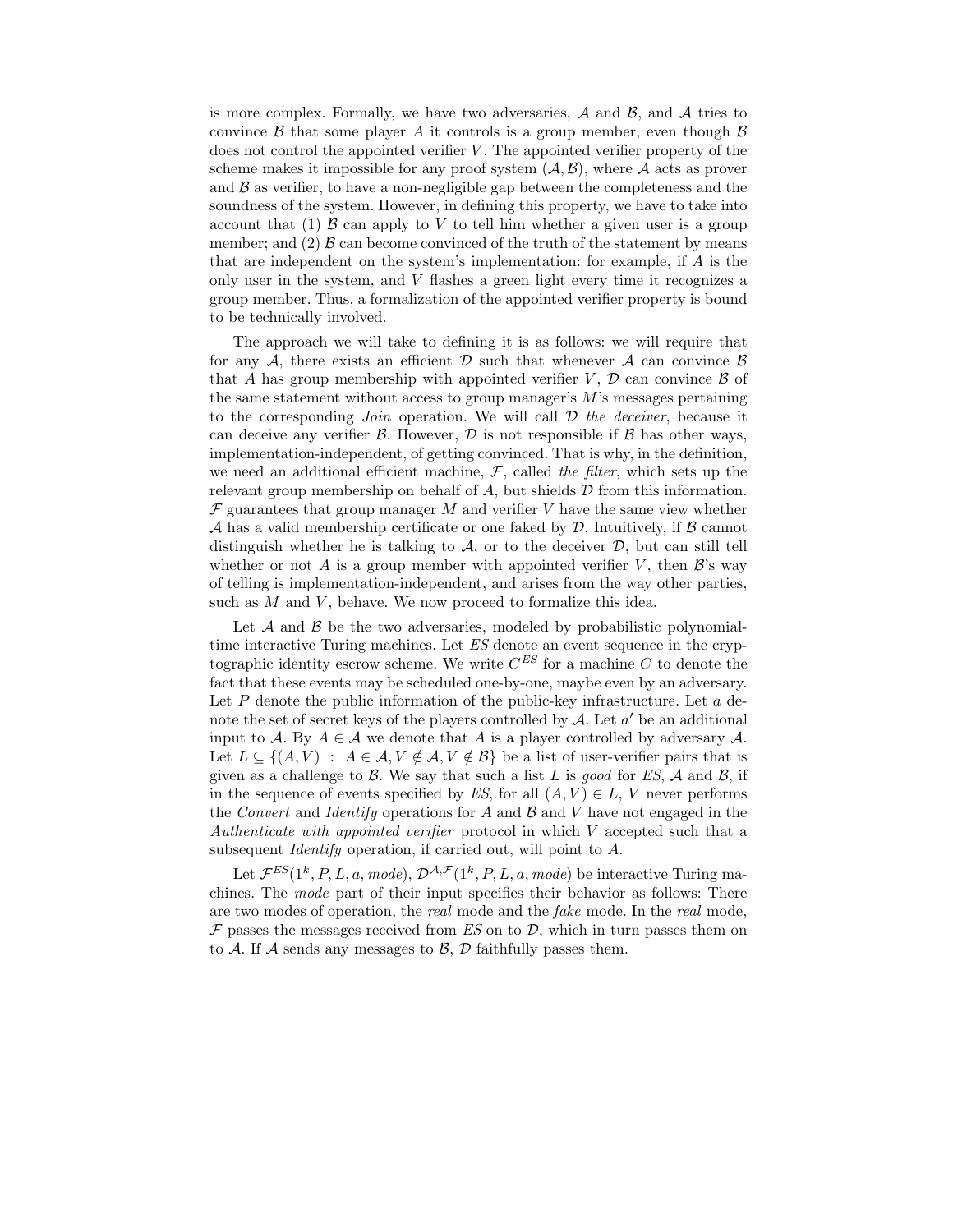In the fake mode  $\mathcal F$  behaves as follows: If a session sid is a *Join with appointed* verifier of user  $A \in \mathcal{A}$  for verifier V, where  $(A, V) \in L$ , then F does not pass  $\mathcal{A}$ 's messages for sid to M, and does not forward M's replies to  $\mathcal{A}$  for this sid. Instead,  $\mathcal F$  carries out the *Join* operation himself, on behalf of  $\mathcal A$ , possibly guided by additional input from  $D$ . It then notifies  $D$  whether this *Join* was successful. If a session *sid* is an *Authenticate to appointed verifier* between *A* and V such that  $(A, V) \in L$  and the corresponding *Join* has taken place, then F does not pass  $\mathcal{A}$ 's messages for sid to V, and does not forward V's replies to  $\mathcal{D}$ for this sid. Instead,  $\mathcal F$  carries out the *Authenticate* operation himself, on behalf of A, possibly guided by additional input from  $D$ . It then notifies  $D$  whether this Authenticate was successful. For all other sessions,  $\mathcal F$  just passes all the messages to and from D.

In the fake mode,  $D$  behaves as follows: For a session sid of Join with appointed verifier for user A and verifier V where  $(A, V) \in L$ , D will create fake messages and send them to  $\mathcal A$  in place of the group manager's messages. For a session sid of Authenticate to appointed verifier D will decide whether this session is between user A and verifier V,  $(A, V) \in L$ . In case it is, D notifies F, and possibly sends it additional information.  $\mathcal D$  will then create messages to  $\mathcal A$ in place of V's responses. For all other sessions,  $D$  passes all the messages to and from A.

We stress that  $D$  does not have the ability to reset  $\beta$ .

Definition 2 (Appointed verifier property). An identity escrow scheme has the appointed-verifier property if there exist polynomial-time algorithms  $\mathcal{D}, \mathcal{F}$ as described above, such that for all probabilistic polynomial-time (in their first input) adversaries  $A,B$ , for all  $P$ ,  $a'$ ,  $b$ , for all sequences of events in the system ES, and for all good lists L,

$$
\mathcal{D}^{\mathcal{A}(1^{k},P,a,a'),\mathcal{F}^{ES,B^{ES}(1^{k},b)}(1^{k},P,L,a,real)}(1^{k},P,L,a,real) \overset{c}{\approx}
$$
  

$$
\mathcal{D}^{\mathcal{A}(1^{k},P,a,a'),\mathcal{F}^{ES,B^{ES}(1^{k},b)}(1^{k},P,L,a,fake)}(1^{k},P,L,a,fake)
$$

## 3 High-Level Presentation of our Construction

First, a public-key infrastructure is set up in which each user has a secret key x and, based on this secret, an identifier  $\tilde{h}^x$ , where  $\tilde{h}$  is a generator of some group  $G$ . Other players in the system have their public keys set up as follows: The group manager's public key is a modulus  $n = pq$  such that  $p = 2p' + 1$  and  $q = 2q' + 1$ , and  $p, q, p'$  and  $q'$  are all prime numbers, and five quadratic residues modulo n, denoted  $(a_0, a_1, a_2, a_3, a_4)$ . (The length of n depends on the size of the group G.) Each verifier has a public key for the Paillier cryptosystem. A revocation manager  $R$  for this scheme will have a Cramer-Shoup public key in G. The specifics of how these keys are set up are described in Section 5.1.

For a user with secret key  $x$ , a group membership certificate for an appointed verifier V, will be a quin-tuple  $(s, Z, c, u, e)$  such that each of these values lies in the correct integer interval,  $u^{2e} = (a_0 a_1^s a_2^s Z a_4^c)^2$  holds, and c is the encryption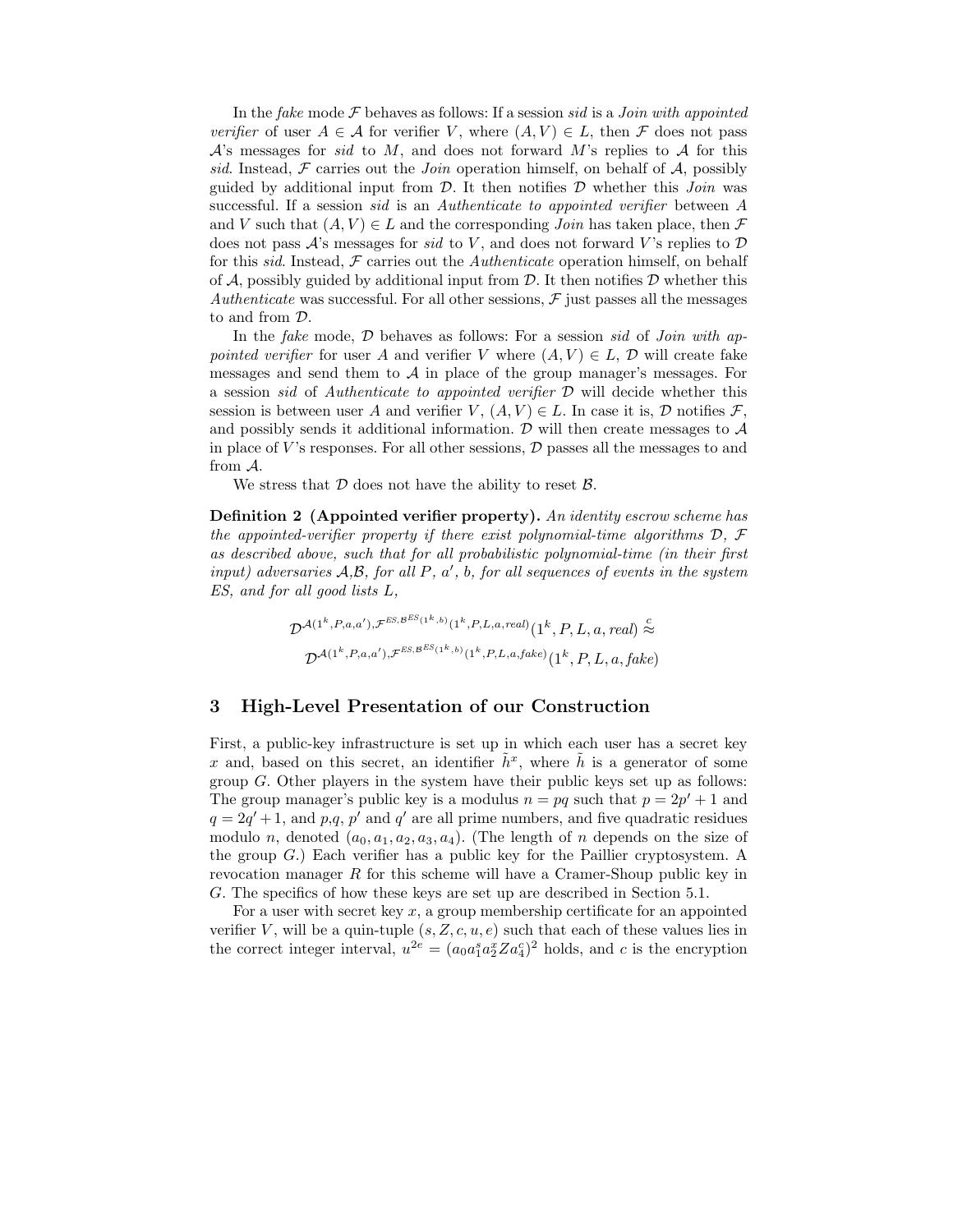of the value  $log_{a_3} Z \mod n$  under V's public key. We show that such a certificate is hard to forge under the strong RSA assumption [3, 11, 23, 27, 28] and the assumption that computing discrete logarithms modulo a modulus of this form is hard. On the other hand, if c is not an encryption of  $\log_{a_3} Z$  mod n, then this certificate is easy to forge (Lemma 3). As  $V$  is the only entity that can check this, under the assumption that the Paillier cryptosystem is semantically secure, this is the first key step towards obtaining the appointed verifier property (the other key step is discussed at the end of this section). The fact that  $c$  is included in the certificate implies security for the verifier against adaptive attacks even though the Paillier encryption scheme as such is not secure against these attacks<sup>1</sup>. This membership certificate is issued via a protocol (between the user and the group manager), that does not allow the group manager to learn x and s, but only  $h^x$ and  $a_1^s a_2^s \mod n$ . This protocol is described in detail in Section 5.2.

To prove group membership to  $V$ , the user blinds  $c$  to obtain  $c'$ , and blinds Z to obtain Z' in such a way that, if c is the encryption of  $\log_{a_3} Z$ , then c' is the encryption of  $log_{a_3} Z'$ . This is why we use the Paillier cryptosystem: the additive homomorphism property of the Paillier scheme is crucial for this step.  $c'$  and  $Z'$  are given to the verifier. Further, the user proves knowledge of a tuple  $(x, s, c, Z, u, e, r)$  such that  $(s, Z, c, u, e)$  is a group membership tuple for key x, and r is the randomizer used to blind  $(c, Z)$  to obtain  $(c', Z')$ . In addition, to enable anonymity revocation, the user provides an encryption  $E$  of his identifier  $\tilde{h}^x$  under the anonymity revocation manager's public key and proves that E is a valid encryption of an identifier that is based on the same  $x$  as the group membership certificate. These proofs are done using efficient statistical zeroknowledge discrete-logarithm-based proofs of knowledge. The fact that these proofs are zero-knowledge and that the user blinds  $c$  and  $Z$  give us anonymity for the user. These proofs are described in detail in Section 5.3. Finally, the verifier checks that (1)  $c'$  is an encryption of  $\log_{a_3} Z'$ , and (2) the user carried out the proofs correctly. If so, the verifier accepts.

To convert an appointed-verifier membership certificate into a universally verifiable membership certificate, the appointed verifier reveals  $log_{a^3} Z'$  to the user. Under the strong RSA assumption and the hardness of discrete logarithms modulo n, the resulting tuple,  $(x, s, z, c, u, e)$  is hard to forge (cf. full version of this paper [10]).

Let us finally discuss the second key element to achieve the appointed verifier property: requiring a user to verifiably encrypt, under her own public key, some of the secrets she uses in the Authenticate to appointed verifier protocol. This is necessary as, in essence, the definition for this property requires that no matter how adversary A behaves, and no matter how often and when  $A$  and  $B$  exchange messages, there is nothing  $A$  can convince  $B$  of that  $D$  (in fake mode) would not be able to convince him of either. Running in fake mode requires  $\mathcal D$  to

 $^{\rm 1}$  This step resolves the following paradox: On the one hand, we want the encryption scheme to be malleable, so that the user can successfully blind the ciphertext c. On the other hand, we want it to be secure against adaptive attacks by malicious users. Thus c is created by the group manager.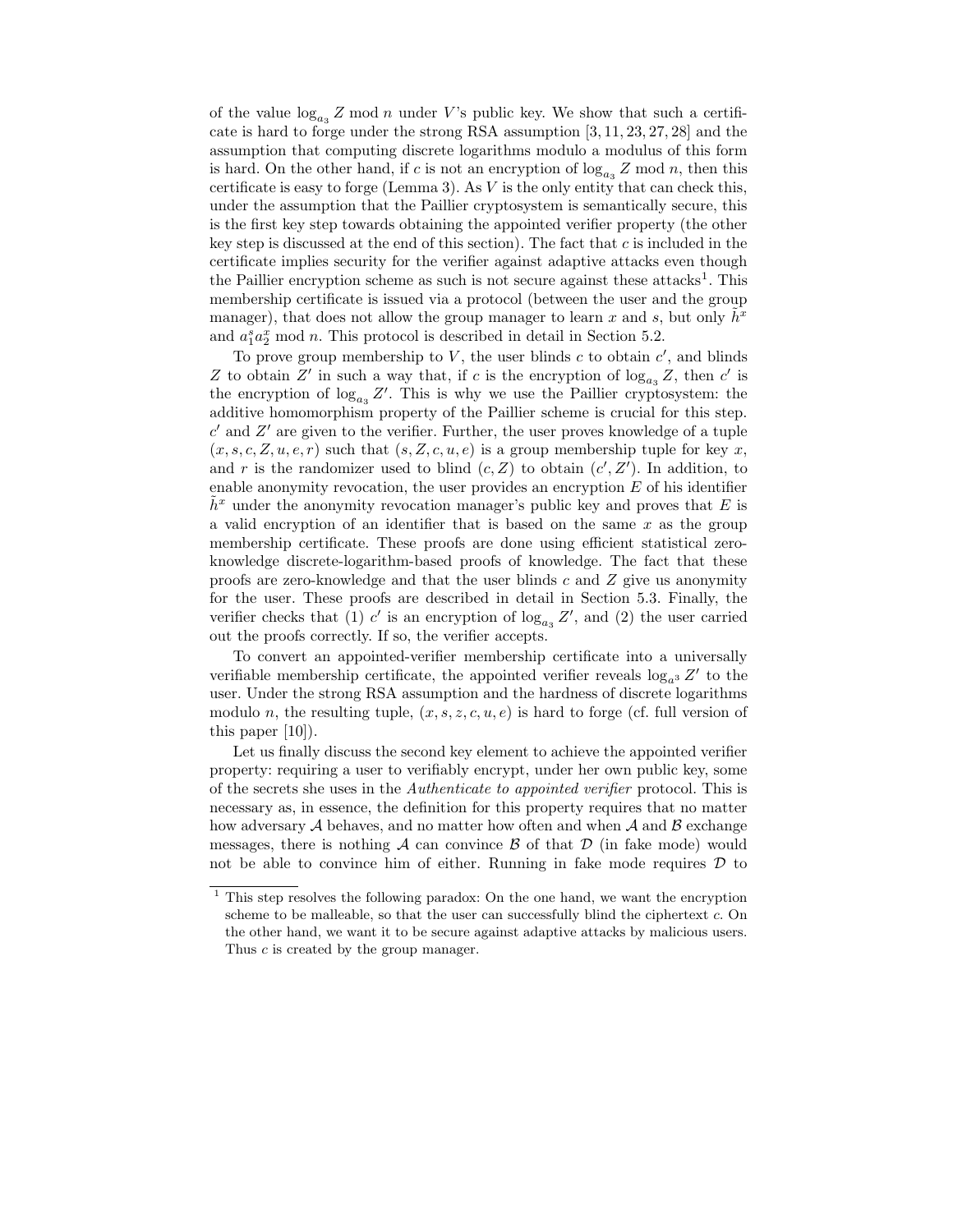know a great deal about the internal information of A. Traditionally, this would be realized by allowing  $\mathcal D$  black-box access to  $\mathcal A$  and the ability to rewind it. However, as we allow message exchanges between  $A$  and  $B$  at arbitrary times, arbitrarily interleaved with other executions, this is not possible as it would require  $D$  to have black-box access to other players as well (in particular those controlled by  $\mathcal{B}$ ). Thus,  $\mathcal{D}$  must somehow contain a knowledge extractor that does not rewind  $A$ .  $D$  will instead extract what it needs to know from the verifiably encrypted secrets. Thus, we need the public-key model: in this model,  $\mathcal A$  and, as a consequence,  $\mathcal D$ , will receive as input the secret keys of all the players controlled by A.

## 4 Preliminaries

#### 4.1 Proof Protocols and Corresponding Notation

We use notation introduced by Camenisch and Stadler [12] for the various proofs of knowledge of discrete logarithms and proofs of the validity of statements about discrete logarithms. For instance,

$$
PK\{(\alpha,\beta,\gamma): y = g^{\alpha}h^{\beta} \ \wedge \ \tilde{y} = \tilde{g}^{\alpha}\tilde{h}^{\gamma} \ \wedge \ (u \leq \alpha \leq v)\}
$$

denotes a "zero-knowledge Proof of Knowledge of integers  $\alpha$ ,  $\beta$ , and  $\gamma$  such that  $y = g^{\alpha} h^{\beta}$  and  $\tilde{y} = \tilde{g}^{\alpha} \tilde{h}^{\gamma}$  holds, where  $v < \alpha < u$ ," where  $y, g, h, \tilde{y}, \tilde{g}$ , and  $\tilde{h}$  are elements of some groups  $G = \langle g \rangle = \langle h \rangle$  and  $\tilde{G} = \langle \tilde{g} \rangle = \langle \tilde{h} \rangle$ . By convention, the Greek letters denote quantities the knowledge of which is being proved, while all other parameters are known to the verifier. Using this notation, a proof-protocol can be described by just pointing out its aim while hiding all details.

It is important that we use protocols that are concurrent zero-knowledge. They are characterized by remaining zero-knowledge even if several instances of the same protocol are run arbitrarily interleaved  $[24, 25]$ . Damgård  $[24]$  shows that so-called  $\Sigma$ -protocols (this includes all the  $PK$ 's discussed above) can easily be made concurrent zero-knowledge in many practical scenarios, including the public-key model. We assume throughout that the latter technique is used with all PK's.

#### 4.2 Proving that a Commitment Contains a Paillier Encryption

Our scheme requires a proof that some value  $e$  is a Paillier encryption [34, 35] of a value x that the prover knows, under a given Paillier public key  $(q, n)$ , and a similar proof where the ciphertext  $e$  is not given as input to the verifier; instead only a Pedersen commitment [36] to ciphertext e is given. Protocols for carrying out the former proof have been realized [21]. The latter proof is, to the best of our knowledge, not found in the literature and is constructed as follows:

Let  $(q, n)$  be the public key of Paillier's encryption scheme. Assume that we are given a group  $\hat{G} = \langle \hat{g} \rangle = \langle \hat{h} \rangle$  of order  $n^2$ . Let E be the commitment to a ciphertext, i.e.,  $E = \hat{g}^e \hat{h}^z$  where  $e = g^x r^n \mod n^2$ . Using the protocol denoted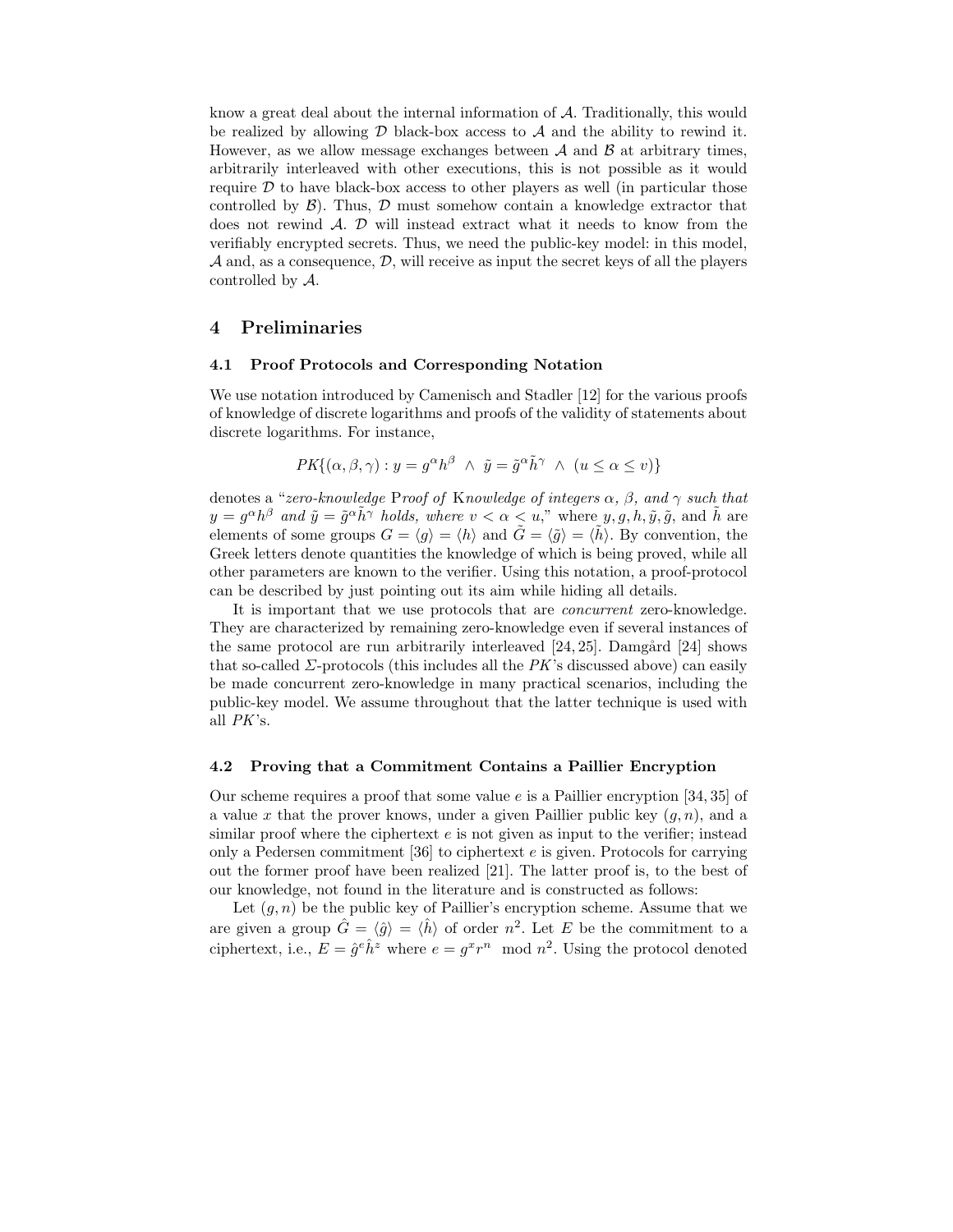$PK\{(\alpha,\beta,\gamma): E = \hat{g}^{g^{\alpha}\beta^{n}}\hat{h}^{\gamma}\}\$  the prover can convince the verifier that E is a commitment to a Paillier encryption of some value she knows. The protocol is as follows.

- 1. The prover chooses  $r_1 \in_R \mathbb{Z}_n$  and  $r_2, r_3 \in_R \mathbb{Z}_{n^2}$ , computes  $t = \hat{g}^{g^{r_1} r_2^n} \hat{h}^{r_3}$  and sends t to the verifier.
- 2. The verifier chooses a  $c \in_R \{0,1\}$  and sends c to the prover.
- 3. The prover computes  $s = r_1 cx \mod n$ ,  $u = r_2/r^c \mod n^2$ , and  $v =$  $r_3 - c z g^s u^n \mod n^2$  and sends s and u to the verifier.
- 4. The verifier checks whether  $t = \hat{g}^{g^s u^n} \hat{h}^v$  if  $c = 0$  and whether  $t = E^{g^s u^n} \hat{h}^v$ otherwise.

It is easy to see that the proof is correct and honest-verifier zero-knowledge proof of knowledge.

### 4.3 Verifiable Encryption

Verifiable encryption [1, 8], is a protocol between a prover and a verifier such that as a result of the protocol, on input public key  $E$ , and value  $v$ , the verifier obtains an encryption e of some value s under E such that  $(w, y) \in \mathcal{R}$ . For instance,  $\mathcal{R}$ could be the relation  $(w, g^w) \subset \mathbb{Z}_q \times G$ . Generalizing the protocol of Asokan et al. [1], Camenisch and Damgård [8] provide a verifiable encryption scheme for a class of relations that, in particular, includes all discrete-logarithm relations that are of relevance in this paper. We denote verifiable encryption similarly as the PK's, e.g.,  $e := VE(ElGamal, (u, v))\{\xi : y = g^{\xi}\}\)$  denotes the verifiable encryption protocol for the ElGamal scheme, whereby  $\log_a y$  is encrypted in e under public key  $(u, v)$ . Note that e is not a single encryption, but the verifier's entire transcript of the protocol and contains several encryptions, commitments and responses of the underlying PK.

## 5 An Identity Escrow Scheme with Appointed Verifiers

### 5.1 Key and System Setup

Our protocols are realized in the public-key model, thus the initial setup is the public-key infrastructure in which each user has a public key and has proved knowledge of the secret key to some entity, say the CA. Specifically, some group  $\tilde{G} = \langle \tilde{g} \rangle = \langle h \rangle$  of prime order  $\tilde{q}$ , such that  $\log_{\tilde{q}} h$  is unknown. Also, each user has a secret key an  $x \in_R \mathbb{Z}_q$ , and a corresponding public key  $\tilde{S}_U = \tilde{h}^x$ . The user has submitted this  $\tilde{S}_U$  to the CA of this public-key infrastructure and and has executed  $PK{(\alpha)}$ :  $\tilde{S}_U = \tilde{h}^{\alpha}$  with the CA. The CA sends the user a signature on  $S_U$  and publishes  $S_U$  and the user's name.

In addition, to get security in case the protocols are executed concurrently, we assume that all zero-knowledge proofs  $(PK)$  are carried out using the construction due to Damgård  $[24]$ . This requires to initially set up public keys for a trapdoor commitment scheme.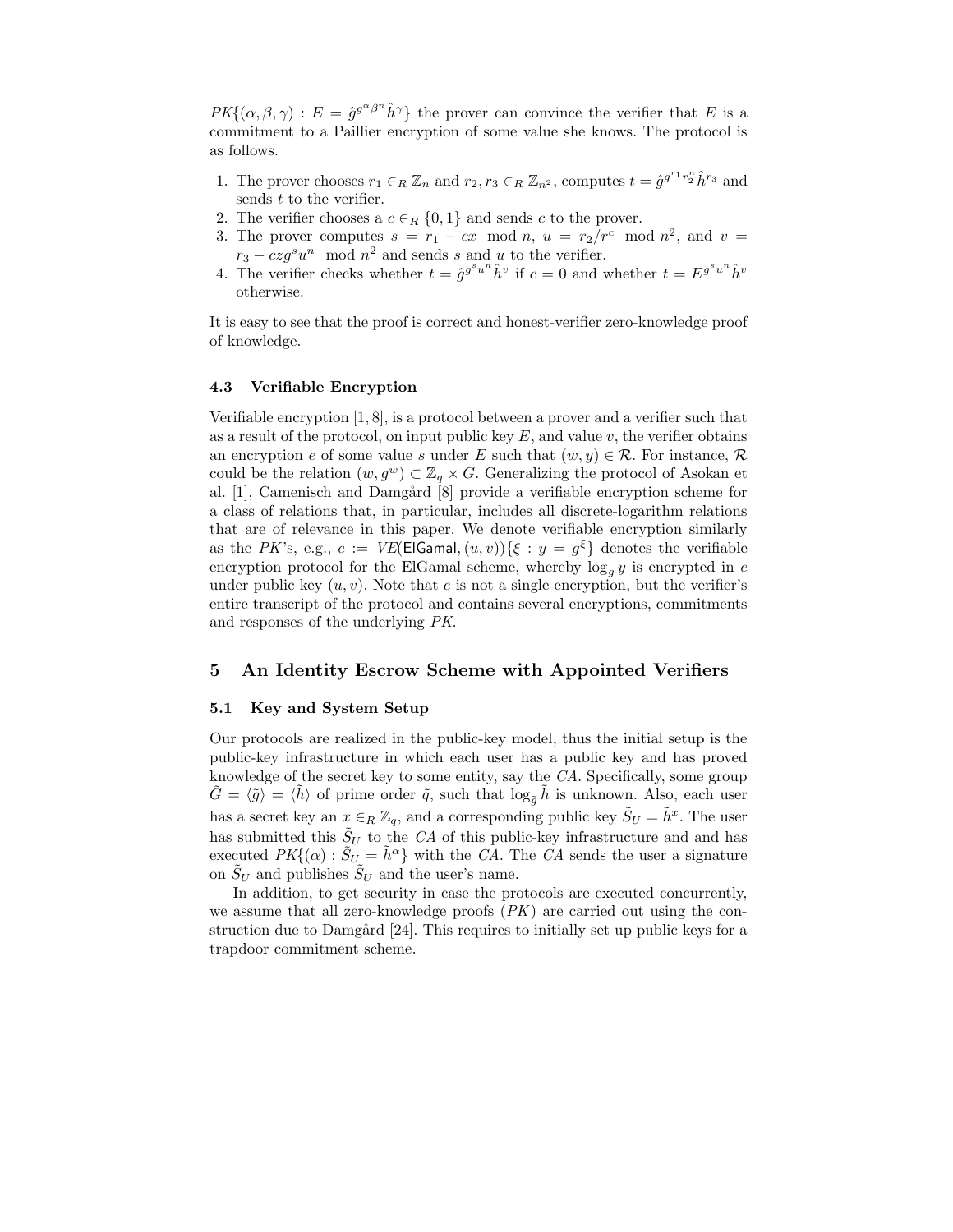Other security-related system parameters are as follows: the length  $\ell_n$  of the RSA modulus of the group manager, integer intervals  $\Gamma = \left[-2^{\ell_r}, 2^{\ell_r}\right], \Delta =$  $]-2^{\ell_{\Delta}}, 2^{\ell_{\Delta}}[, \Lambda = ]2^{\ell_{\Lambda}}, 2^{\ell_{\Lambda}+\ell_{\Sigma}}[$  such that  $\tilde{q} < 2^{\ell_{\Gamma}}, \ell_{\Delta} = \epsilon(4\ell_{n}+3)$  and  $\ell_{\Gamma} = 2\ell_{n}$ , where  $\epsilon > 1$  is a security parameter, and  $\ell_A > \ell_{\Sigma} + \ell_{\Delta} + 4$ . Furthermore, let  $\ell_v$  be the length of the RSA modulus of the verifier for Paillier's encryption scheme [35]. We require that  $2\ell_v < \ell_F$  holds. There further are  $\ell_z$  and  $\ell_r$  with  $\ell_z > \epsilon \ell_r + 1$ and  $\ell_z + \epsilon \ell_r + 1 < \ell_v$ . Define the integer intervals  $\Omega = 2^{\ell_z} - 2^{\ell_r}, 2^{\ell_z} + 2^{\ell_r}$ ,  $\Phi = ] - 2^{\epsilon \ell_r}, 2^{\epsilon \ell_r} [$ , and  $\Omega' = ] 2^{\ell_z} - 2^{\epsilon \ell_r + 1}, 2^{\ell_z} + 2^{\epsilon \ell_r + 1} [$  ( $\ell_r$  must be large enough to make computing an  $\ell_r$ -bit discrete logarithm modulo an  $\ell_n$ -bit RSA modulus hard, where the modulus is the product of two safe primes.)

The public key of the group manager consists of an  $\ell_n$ -bit RSA modulus  $n = pq = (2p' + 1)(2q' + 1)$  that is the product of two safe primes, and random elements  $a_4, a_3, a_2, a_1, a_0, g, h \in_R QR_n$  of maximal order. The factorization of n is the group manager's secret key. The revocation manager sets up his public and secret key for the Cramer-Shoup encryption scheme  $[22]$  over G (i.e., the group that comes from the public-key infrastructure), i.e.,  $x_1, \ldots, x_5 \in_R \mathbb{Z}_q$  are the secret keys and  $(y_1 := \tilde{g}^{x_1} \tilde{h}^{x_2}, y_2 := \tilde{g}^{x_3} \tilde{h}^{x_4}, y_3 := \tilde{g}^{x_5}$  constitutes the public key. The revocation manager also publishes a collision-resistant hash function H.

Each user also publishes an  $\ell_n$ -bit RSA modulus  $n_U$  that is the product of two safe primes and two generators  $g_U$  and  $h_U$  of  $QR_n$ .

Each appointed verifier chooses a public key  $(n_v, g_v)$  of the Paillier encryption scheme, where  $n_v$  is an  $\ell_v$  bit RSA modulus and  $g_v = 1 + n_v \pmod{n_v^2}$ . The verifier also publishes  $\hat{G} = \langle \hat{g} \rangle = \langle \hat{h} \rangle$  of order  $n_v^2$ .

#### 5.2 Joining with Appointed Verifier

In this protocol, aside from the public information, the user's input will be a secret key  $x \in \Gamma$  and her identifier  $S_U$  and her output will be a membership certificate tuple  $(s, Z, c, e, u)$  w.r.t. an appointed verifier V such that  $s \in_R \Delta$ , c is the encryption of  $z = \log_{a_3} Z$  mod n under V's Paillier public key,  $z \in \Omega$ ,  $e \in A$  a prime, and  $u^e = a_4^c Z a_2^{\bar{x}} a_1^s a_0 \mod n$ . The group manager's input will be his secret key and all the public information in the system. His output is the user's identifier  $\tilde{S}_U = \tilde{h}^x$  and also the values  $S = a_1^s a_2^x$ , z, c, e, u.

A secure two-party protocol that has this functionality is as follows:

1. User chooses a value  $s_1 \in_R \Delta$ . The integer  $s_1$  will be the user's contribution to s.  $r_x, r_s \in_R \{0, 1\}^{2\ell_n}$  are also chosen. User sets  $C_1 := g^{s_1} h^{r_s} \mod n$  and  $C_2 := g^x h^{r_x} \mod n$ , sends  $C_1, C_2, \tilde{S}_U$ , and the CA's signature on  $\tilde{S}_U$  to the GM, and serves as the prover to verifier GM in

$$
PK\{(\alpha, \beta, \gamma, \delta) : C_1^2 \equiv (g^2)^{\alpha} (h^2)^{\beta} \ \wedge \ C_2^2 \equiv (g^2)^{\gamma} (h^2)^{\delta} \ \wedge \ \widetilde{S}_U = \widetilde{h}^{\gamma} \ \wedge \ \alpha \in \Delta \ \wedge \ \gamma \in \Gamma \} .
$$

2. GM checks the CA's signature on  $\tilde{S}_U$ , chooses a random  $s_2 \in_R \Delta$  and sends  $s_2$  to  $U$ .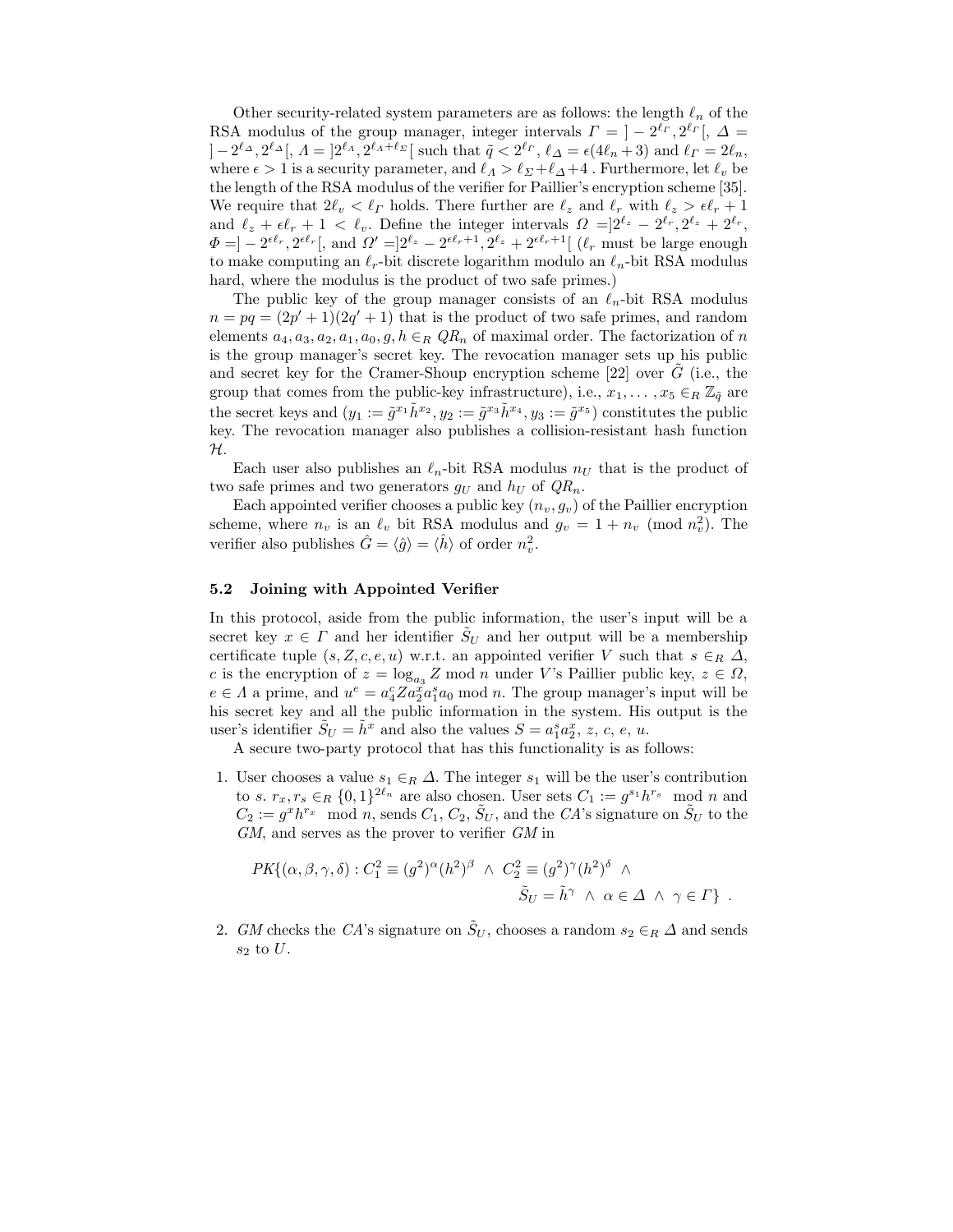- 3. The user computes  $s = (s_1 + s_2 \mod (2^{\ell_1+1} 1)) 2^{\ell_1} + 1$ , (s is the sum of  $s_1$  and  $s_2$ , adjusted appropriately so as to fall in the interval  $\Delta$ ) and  $\tilde{s} = \left\lfloor \frac{s_1+s_2}{2^{\ell} \Delta^{+1}-1} \right\rfloor$  ( $\tilde{s}$  is the value of the carry resulting from the computation of s above). The user then sets  $S := a_1^s a_2^x$  and sends S to GM.
- 4. Now, the user must show that S was formed correctly. To that end, she chooses  $r_{\tilde{s}} \in_R \{0,1\}^{\ell_n}$ , sets  $C_3 := g^{\tilde{s}} h^{r_{\tilde{s}}}$ , sends  $C_3$  to  $GM$ , and executes

$$
PK\{ (\alpha, \beta, \gamma, \delta, \varepsilon, \zeta, \vartheta, \xi) : C_1^2 = (g^2)^{\alpha} (h^2)^{\beta} \ \wedge \ C_3^2 = (g^2)^{\varepsilon} (h^2)^{\zeta} \ \wedge
$$
  

$$
S^2 = (a_1^2)^{\vartheta} (a_2^2)^{\gamma} \ \wedge \ (C_1^2 (g^2)^{(r - 2^{\ell} \Delta + 1)}) / (C_3^2)^{(2^{\ell} \Delta + 1)} = (g^2)^{\vartheta} (h^2)^{\xi} \ \wedge
$$
  

$$
\tilde{S}_U = \tilde{h}^{\gamma} \ \wedge \ \gamma \in \Gamma \ \wedge \ \vartheta \in \Delta \}
$$

as prover with the GM.

- 5. GM chooses  $z \in_R \Omega$ , a prime  $e \in_R \Lambda$ , computes  $Z := a_3^z$  and  $u :=$  $(a_4^c a_3^s S a_0)^{1/e}$  (mod *n*), encrypts z under the public key of the appointed verifier, i.e., chooses a random  $r \in_R \mathbb{Z}_{n_v}$  and computes  $c := g_v^z r^{n_v} \pmod{n_v^2}$ .  $GM$  sends  $Z, u, e$ , and  $c$  to  $U$ .
- 6. User checks whether  $u^e \equiv a_4^c Z a_2^x a_1^s a_0 \pmod{n}$ ,  $e \in \Lambda$ , and  $c \in \mathbb{Z}_{n_v^2}$ .
- 7.  $GM$  proves to the user that c indeed encrypts  $log_{a_3} Z$  and that this value lies in  $\Omega$ . To this end  $GM$  chooses  $\hat{r} \in_R \{0,1\}^{\ell_n}$ , computes  $\hat{Z} := g_U^z h_U^{\hat{r}}$ , sends  $\hat{Z}$ to U and carries out the protocol

$$
PK\{(\alpha, \beta, \gamma, \delta) : \tilde{S}_U = \tilde{h}^\gamma \ \lor \ (c \equiv g_v^\alpha \beta^n \ (\text{mod } n_v^2) \ \land Z^2 \equiv (a_3^2)^\alpha \ (\text{mod } n) \ \land \ \hat{Z}^2 \equiv (g_U^2)^\alpha (h_U^2)^\delta \ (\text{mod } n_U) \ \land \ \alpha \in \Omega \}
$$

as the prover with the user.

- 8. GM stores  $S, \dot{S}_U, u, e, c, z$  and the user's name in its database.
- 9. GM and the user go home, listen to music, and have coffee, tea, and cake.

Remark: In step 7 the  $GM$  proves that it knows either the user's secret  $x =$  $\log_{\tilde{h}} \tilde{S}_U$  or that c is an encryption of  $\log_{a_3} Z$  so as to leave no evidence to the user that the protocol took place.

#### 5.3 Authenticate to an Appointed Verifier

This is a protocol between a user and an appointed verifier. The user's input is the public information, the membership certificate issued as described above, and a revocation condition con which specifies under which conditions the user's identity may be discovered. The verifier's input, aside from the public information, is his Paillier secret key. The verifier's output is con, and an encryption of the user's identifier under the revocation manager's public key with condition con. The verifier accepts if the user succeeds in proving knowledge of a valid membership certificate, and in proving that this membership certificate was issued to the user whose encrypted identifier is provided. The protocol is as follows:

1. The user and the verifier agree on a revocation condition con.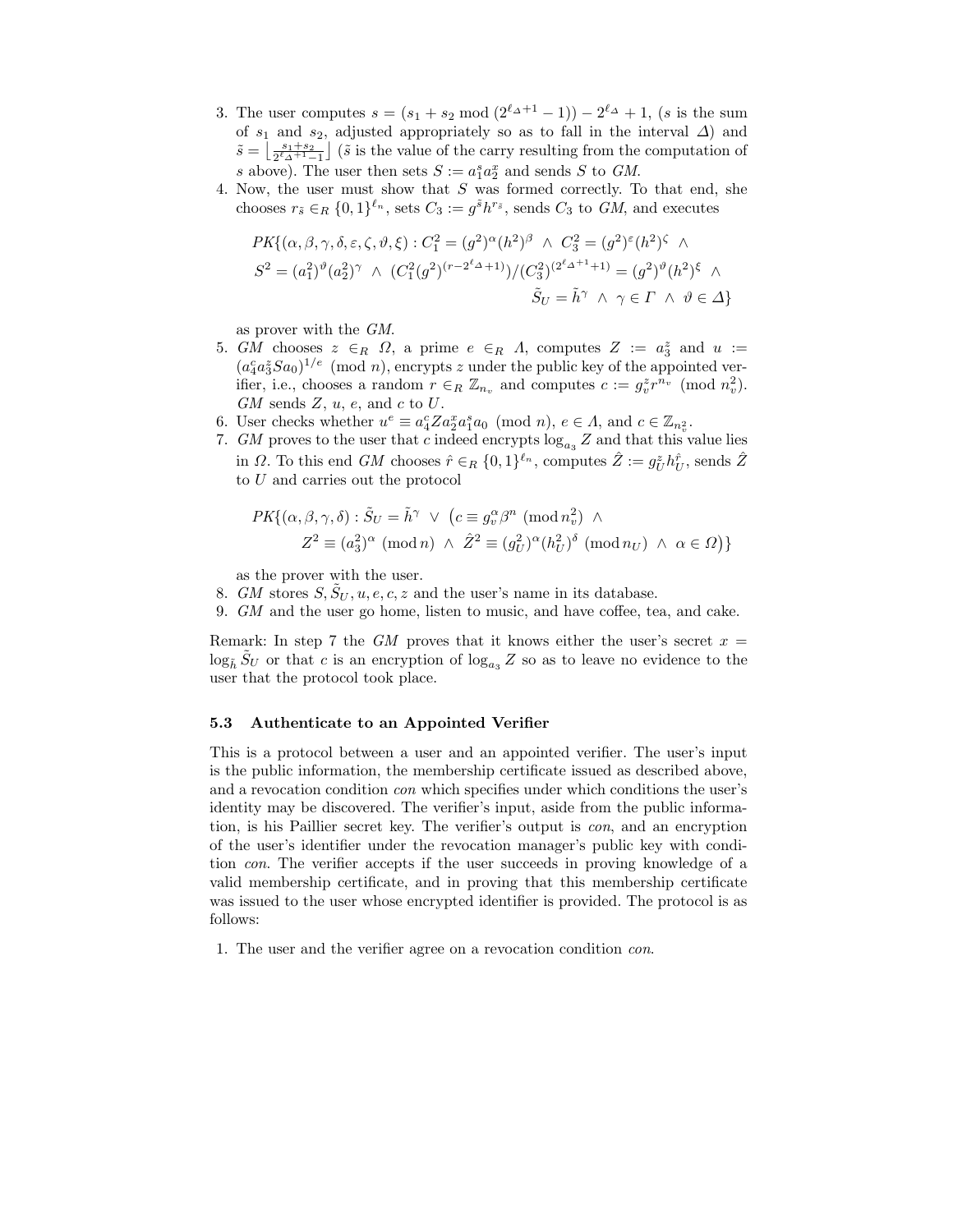- 2. The user first blinds the ciphertext c, i.e., chooses random  $\tilde{r}_1 \in_R \Phi$  and  $\tilde{r}_2 \in_R \mathbb{Z}_{n_v}$  and computes  $\tilde{c} := cg_v^{\tilde{r}_1}\tilde{r}_2^{n_v^2} \pmod{n_v}$  and  $\tilde{Z} := Za_3^{\tilde{r}_1} \pmod{n}$ , then sends  $\tilde{c}$  and  $\tilde{Z}$  to the verifier.
- 3. The user computes a blinded public key for use with verifiable encryption, i.e., she chooses a random  $w \in_R \mathbb{Z}_{q}$ , computes  $\tilde{u} := \tilde{h}^w$  and  $\tilde{v} := \tilde{S}_U^w$  (hence  $\tilde{v} = \tilde{u}^x$ , and sends  $\tilde{u}$ ,  $\tilde{v}$  to the verifier.
- 4. The user chooses  $r_1, r_2, r_3 \in_R \mathbb{Z}_{n^2}$  and  $\hat{r} \in_R \mathbb{Z}_{n^2_v}$  and computes  $T_1 = uh^{r_1}$ mod n,  $T_2 = g^{r_1} h^{r_2} \mod n$ ,  $T_3 = g^{\tilde{r}_1} h^{r_3} \mod n$ , and  $\hat{T} = \hat{g}^{g_v^{\tilde{r}_1} \tilde{r}_2^{n_v}} \hat{h}^{\hat{r}}$ .  $(T_1)$ serves as a blinded  $u$ , and  $T_2$  is an additional commitment which will be used to prove that  $T_1$  was formed correctly. T and  $T_3$  are needed to show that the ciphertext  $c$  was blinded in the same way as  $Z$ .) Then the user computes the encryption  $E$  of his identifier under condition  $con$ , as follows: he chooses  $r_4 \in_R \overline{\mathbb{Z}}_q$  and sets  $E := (E_1, E_2, E_3, E_4)$ , where  $E_1 := \tilde{g}^{r_4}, E_2 := \tilde{h}^{r_4}$ ,  $E_3 := \tilde{h}^x y_3^{r_4}, E_4 := y_1^{r_4} y_2^{r_4 \mathcal{H}(E_1||E_2||E_3||con)}$ . The user sends  $(T_1, T_2, T_3, \hat{T}, E)$ to the verifier.
- 5. The user serves as prover to the verifier in

 $VE(\textsf{ElGamal},(\tilde{u},\tilde{v}))\big\{(\varrho,\vartheta,\varsigma):\ \hat{T}=\hat{g}^{g_v{}^{\vartheta}}e^n\hat{h}^{\mu}\ \wedge\ T_3^2=(g^2)^{\vartheta}(h^2)^{\varsigma}\ \wedge\ \vartheta\in\varPhi\big\}$ and in

$$
PK\{ (\alpha, \beta, \gamma, \delta, \zeta, \varepsilon, \varphi, \xi, \nu, \mu, \psi, \vartheta, \varsigma) : 1 = (T_2^2)^{\alpha} \left(\frac{1}{g^2}\right)^{\varepsilon} \left(\frac{1}{h^2}\right)^{\psi} \wedge
$$
  

$$
a_0^2 \tilde{Z}^2 = (T_1^2)^{\alpha} \left(\frac{1}{a_1^2}\right)^{\beta} \left(\frac{1}{a_2^2}\right)^{\nu} (a_3^2)^{\vartheta} \left(\frac{1}{a_4^2}\right)^{\varphi} \left(\frac{1}{h^2}\right)^{\varepsilon} \wedge T_2^2 = (g^2)^{\delta} (h^2)^{\zeta} \wedge
$$
  

$$
T_3^2 = (g^2)^{\vartheta} (h^2)^{\varsigma} \wedge \hat{g}^{\tilde{c}} = \hat{T}^{\varphi} \hat{h}^{\kappa} \wedge \tilde{v} = \tilde{u}^{\nu} \wedge \tilde{u} = \tilde{h}^{\gamma} \wedge
$$
  

$$
E_1 = \tilde{g}^{\xi} \wedge E_2 = \tilde{h}^{\xi} \wedge E_3 = \tilde{h}^{\nu} y_3^{\xi} \wedge E_4 = (y_1 y_2^{\mathcal{H}(E_1||E_2||E_3||con)})^{\xi} \wedge
$$
  

$$
\alpha \in \Lambda \wedge \beta \in \Delta \wedge \nu \in \Gamma \wedge \vartheta \in \Phi \wedge \varphi \in [1, n_v^2 - 1] \}.
$$

6. The verifier decrypts  $\tilde{c}$  to get  $\tilde{z}$  and checks whether  $\tilde{Z} = a_3^{\tilde{z}} \pmod{n}$  and whether  $\tilde{z} \in \Omega'.$ 

Let us consider the efficiency of the above verifiable encryption protocol. Recall that verifiable encryption works by repeating the underlying PK sufficiently many times, e.g.,  $k = 80$  times. Assuming that exponentiation with a  $2\ell_n$ -bit modulus corresponds to about 8 exponentiations with an  $\ell_n$ -bit modulus, the total computational load of both the prover and the verifier for the verifiable encryption protocol amounts to 17k exponentiations with an  $\ell_n$ -bit modulus and about 42 exponentiations with an  $\ell_n$ -bit modulus for the PK. On the verifier's side, this load can be considerably reduced by applying so-called batch verification [4].

#### 5.4 Convert and Authenticate

This paragraph briefly discusses how an appointed verifier can convert an appointed-verifier membership certificate into an ordinary membership certificate and how a group member can then convince anyone of her group membership.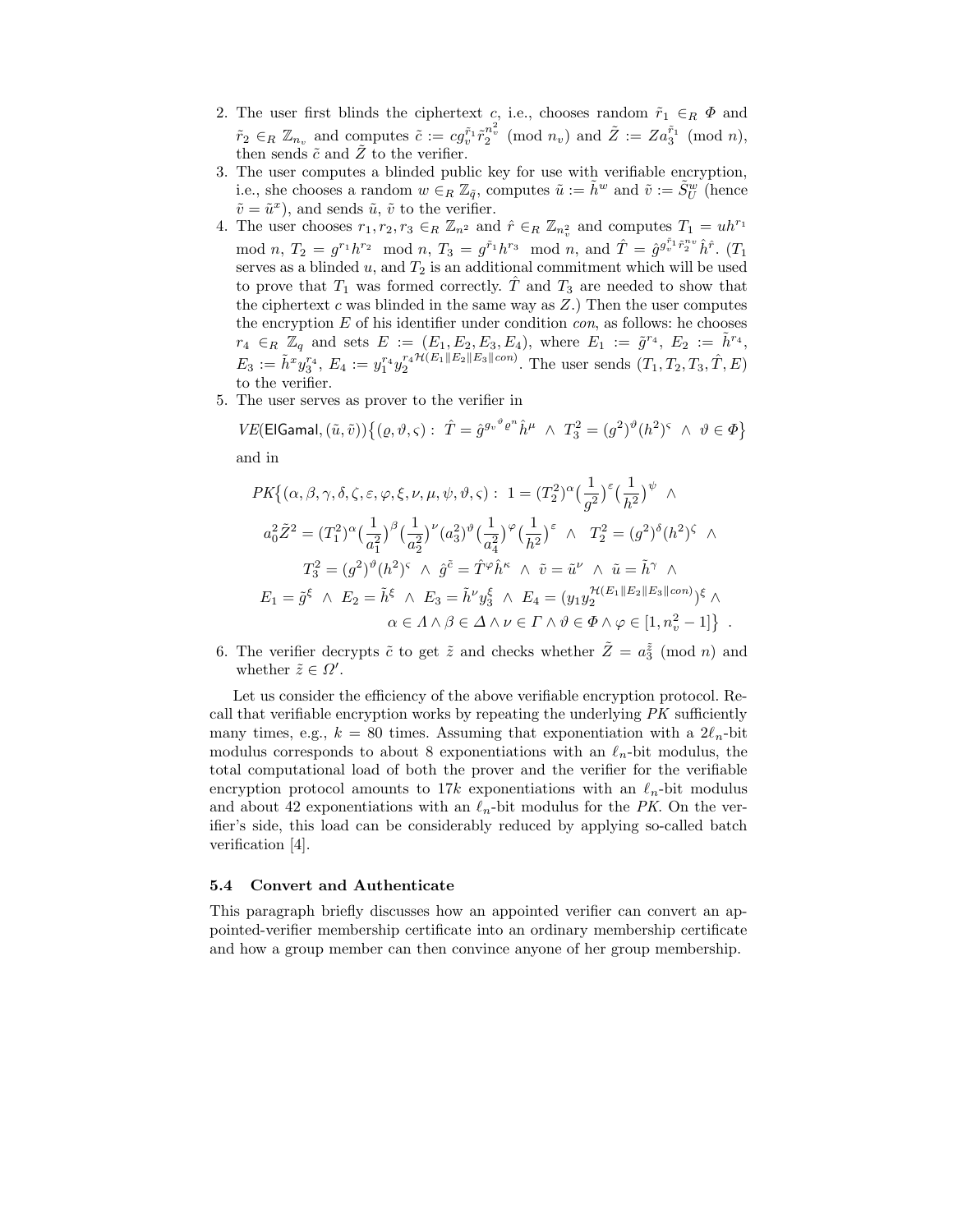To convert a certificate, the user and the verifier first carry out the authenticate with appointed verifier operation. If this operation is successful, the verifier can provide the user with the decryption of  $\tilde{c}$ . This will allow the user to compute the value z encrypted as c. Thus she holds values  $(x, s, z, c, u, e)$  such that  $u^{2e} = (a_4^c a_3^2 a_2^s a_1^s a_0)^2$  mod n, i.e., a valid group membership certificate. Proving possession of this certificate, i.e., authenticating as a group member to any verifier, can now be done similarly to the way it is done for an appointed verifier above. The only difference is that there is no encryption  $\tilde{c}$  and no commitments  $T_3$  and  $T$ , and hence the corresponding parts in the proof-protocol are dropped: First, steps 2 and 5 are no longer needed; second, in step 4 the verifiable encryption protocol is not needed and in the PK the first term of the expression proved is replaced by  $a_0^2 = (T_1^2)^{\alpha} \left(\frac{1}{a_1^2}\right)$  $)^{\beta}(\frac{1}{a_{2}^{2}}% )^{a_{3}^{2}}$  $v'(\frac{1}{a_3^2})$  $\int_0^{\vartheta} \left(\frac{1}{a_4^2}\right)$  $(\frac{1}{h^2})^{\varepsilon}$  while the terms  $T_3^2 = (g^2)^{\vartheta}(h^2)^{\varsigma}, \ \hat{g}^{\tilde{c}} = \hat{T}^{\varphi}\hat{h}^{\kappa}, \ \tilde{v} = \tilde{u}^{\nu}, \text{ and } \tilde{u} = \tilde{h}^{\gamma} \text{ are dropped. The fact that }$ the verifiable encryption protocol is no longer needed makes the whole protocol much more efficient as it was the bulk of the computational load.

#### 5.5 Anonymity Revocation

Upon a request  $E = (E_1, E_2, E_3, E_4)$  and *con*, the revocation manager checks whether  $E_4 = E_1^{x_1+x_3\mathcal{H}(E_1||E_2||E_3||con)} E_2^{x_2+x_4\mathcal{H}(E_1||E_2||E_3||con)}$  and whether the revocation condition con is fulfilled. If these checks succeed, he returns  $\hat{S}$  :=  $E_3/E_1^{x_5}$ . If E was produced in an Authenticate to an Appointed Verifier or an Authenticate protocol,  $\hat{S}$  will match the identifier  $\tilde{S}_U$  of the user who took part in the protocol.

#### 5.6 Proof of Security and Appointed Verifier Property

We outline how security is proven and state the important theorems and lemmas. For details and all the proofs we refer to the full version of this paper [10].

Protecting the Honest Players. Security for the honest players is proven by providing a simulator that satisfies Definition 1. The simulator will create cryptographic instantiations for the honest parties. For every transaction between the adversary and an honest party, the simulator will execute its cryptographic part on behalf of these honest parties. If the cryptographic implementation of a protocol prescribes that a real-world honest player should behave in a way that is different from the underlying ideal-world player, then the simulator rejects. (This can happen if an adversary succeeds in proving group membership in such a way that the simulator is unable to extract a secret key to which a membership certificate was issued in a previous transaction. As a result, an ideal trusted party would tell the ideal verifier to reject the adversary's user, while the cryptographic implementation would dictate the real-world verifier to accept.)

This simulator is constructed [10] in the usual way, with the following subtle difference: in the Authenticate protocol, when an honest user interacts with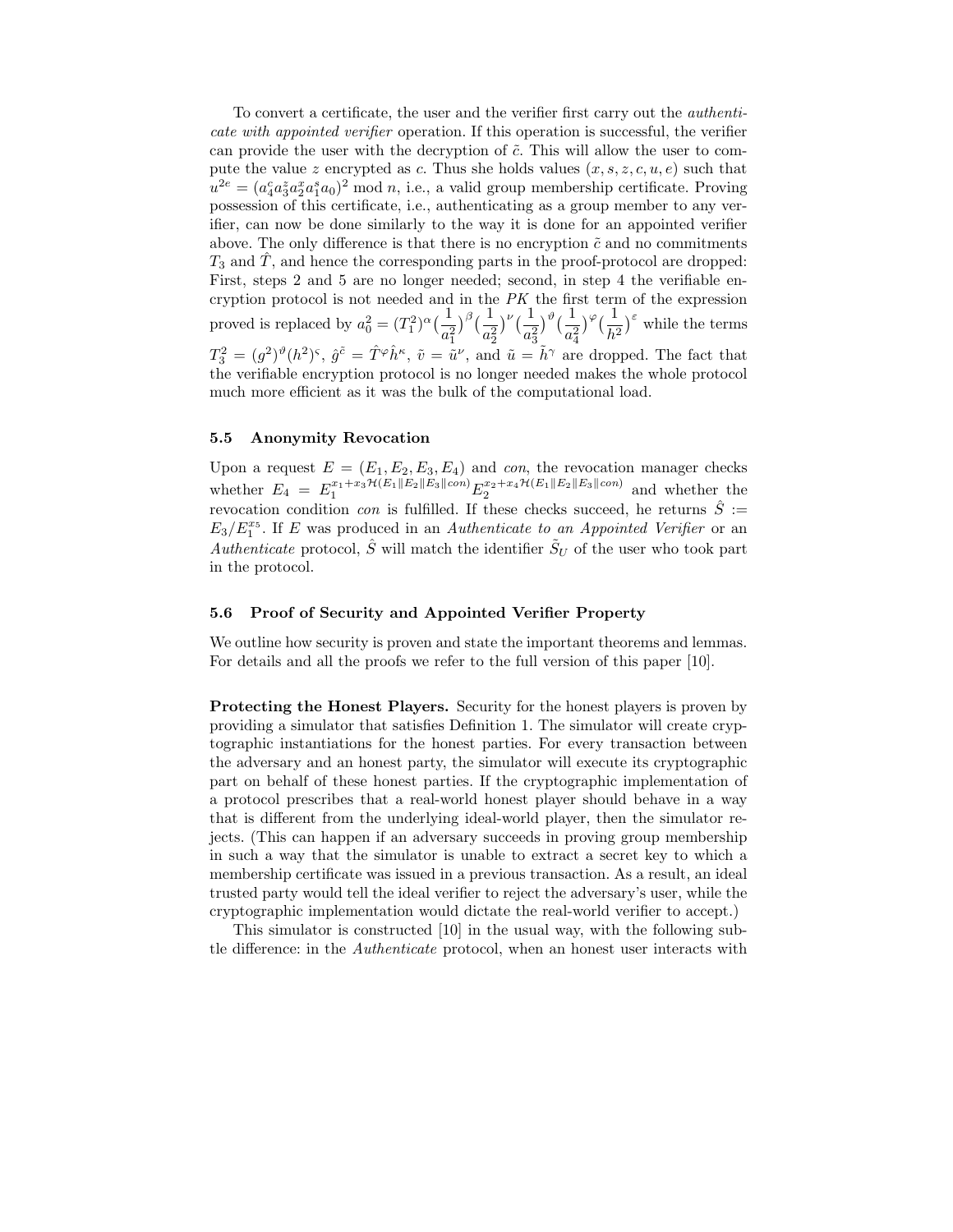a dishonest verifier, the simulator does not get to know which user it is and hence does not know which user to simulate towards the the verifier. There are two cases to consider here, one where the revocation manager is honest and one where he is not. For brevity we will address only the former case here: The simulator forms a ciphertext  $E$  that is an encryption of 0 the revocation manager's public key. He then creates a random public key  $P = (\tilde{u}, \tilde{v})$  for the verifiable encryption and chooses  $\tilde{r}_1 \in_R \Phi$ ,  $\tilde{r}_2 \in_R \mathbb{Z}_{n_v}$ , and  $T_1, T_2$  and  $\hat{T}$  at random from their corresponding domains. Then, the simulator sends  $(Z', c', T_1, T_2, \hat{T}, E, P)$ to the adversary and carries out the verifiable encryption protocol:

$$
VE(\text{ElGamal},(\tilde{u},\tilde{v}))\big\{(\varrho,\vartheta,\varsigma):\ \hat{T}=\hat{g}^{g_v{}^{\vartheta}}\varrho^n\hat{h}^{\mu}\ \wedge\ T_3^2=(g^2)^{\vartheta}(h^2)^{\varsigma}\ \wedge\ \vartheta\in\varPhi\big\}
$$

with the adversary and finally runs the simulator for the view of the verifier in the group membership proof protocol described in Section 5.3.

The following lemma follows from the semantic security of the verifiable encryption scheme, as well as from adaptive chosen-ciphertext security of the encryption scheme under which the users' identifiers are encrypted [10].

Lemma 1. Either the simulator produces a computationally indistinguishable view, or it rejects. The computational indistinguishability is under the decisional Diffie-Hellman assumption for the group over which the Cramer-Shoup encryption of the identifiers is done.

The only thing left to prove security is to show that the simulator almost never rejects. We observe that the only case when the simulator rejects is when the adversary demonstrates group membership for an unauthorized user-verifier pair. We show [10] that if this simulator rejects non-negligibly often, then either there exists a polynomial-time algorithm for forging membership certificates (thus violating the strong RSA assumption or the discrete logarithm assumption), or there exists a polynomial-time algorithm for cracking the Paillier cryptosystem, or there exists a way to circumvent the knowledge extractor for one of the proofs of knowledge:

Lemma 2. Under the strong RSA assumption, the hardness of discrete logarithms modulo a safe prime product, and the security of Paillier cryptosystem, the simulator rejects with only negligible probability.

Putting everything together, we get:

Theorem 1. Under standard number-theoretic assumptions, the construction presented in Section 5 is an identity escrow scheme with security guarantee for honest users, as required by Definition 1.

**Appointed Verifier Property.** Given the public key  $(n, a_0, a_1, a_2, a_3, a_4, g, h)$ of the group manager, and public key  $(\tilde{n}, \tilde{g})$  of the appointed verifier V, for any given S, it is easy to create a tuple  $(Z, c, u, e)$  such that no one except V can distinguish it from a valid membership certificate. Create such a tuple as follows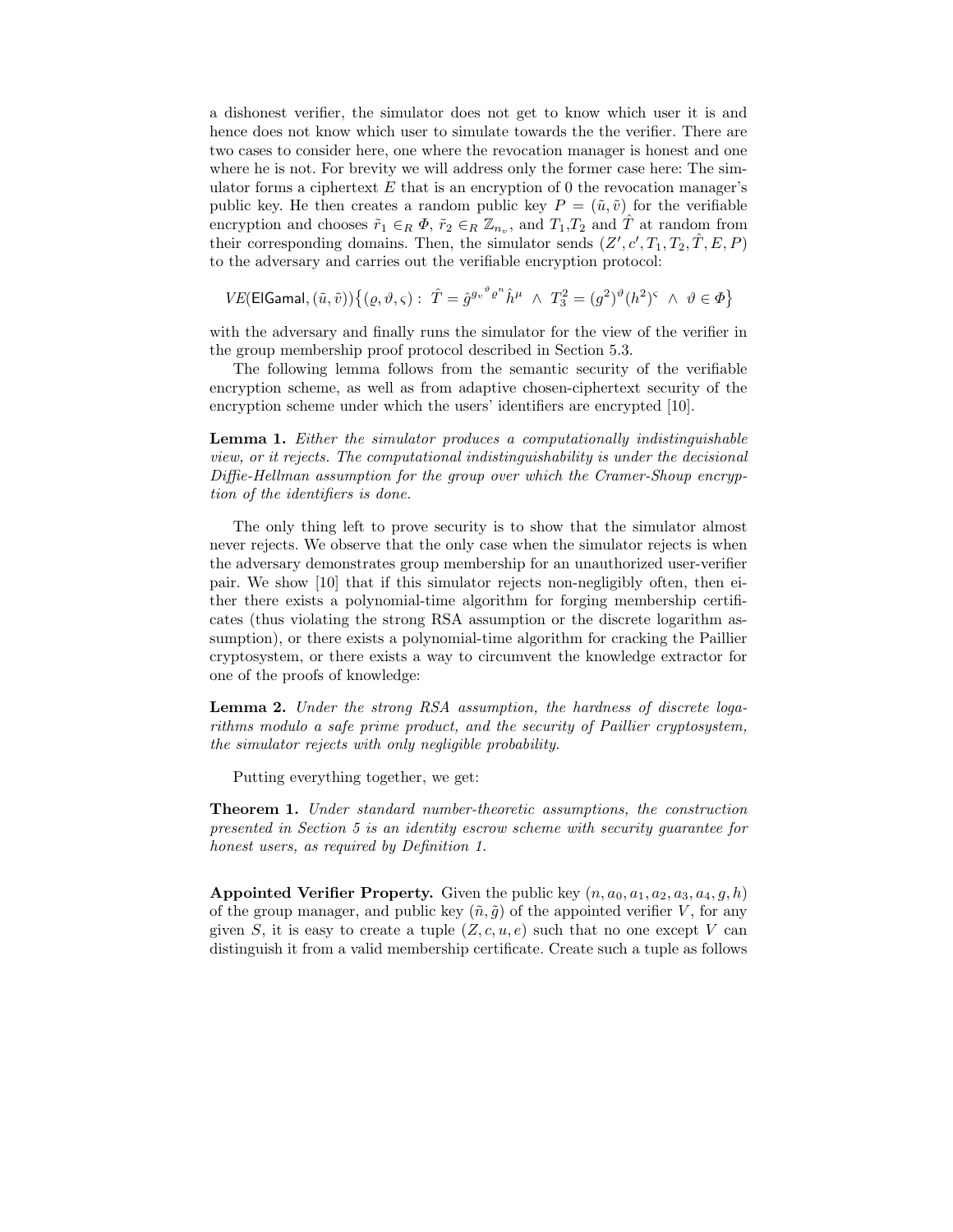(call this procedure the *forger*): choose any  $r \in_R \mathbb{Z}_{\tilde{n}^2}$ , set  $c := r^{\tilde{n}} \mod \tilde{n}^2$  (*c* is simply the encryption of 0 under the verifier's public key),  $u \in_R QR_n$ ,  $e \in_R \Lambda$ , and set  $Z := u^e / a_4^c Sa_0$ .

Lemma 3. Under the assumption that the Paillier cryptosystem is semantically secure, for all  $x \in \Gamma$ , the tuple  $(s, Z, c, e, u)$  such that  $s \in_R \Delta$ , and  $(Z, c, e, u)$  are created by the forger above on input  $S = a_1^s a_2^s$ , is indistinguishable from a valid membership certificate created by querying oracle O that, on input S, carries out step 5 of the Join with appointed verifier protocol.

*Proof.* Let  $D_1$  be the distribution of fake certificates as above, and  $D_2$  be the distribution of valid certificates. Suppose that a distinguisher existed. Then we break the security of the Paillier cryptosystem as follows: we give the reduction access to the secret keys of the group manager. The reduction chooses a random  $z \in \Omega$  and asks the encryption oracle to give it an encryption of either 0 or z. It is easy to see that if the oracle returns an encryption of 0, then the resulting tuple will be distributed according to  $D_1$ , while if the oracle returns an encryption of z, then the resulting tuple will be distributed according to  $D_2$ . Thus we can use the distinguisher for  $D_1$  and  $D_2$  to break the semantic security of the Paillier cryptosystem.  $\square$ 

Based on this way of forging a single membership certificate, we can now build a deceiver  $D$ . In fake mode, on input a list  $L, D$  does not forward the messages pertaining to *Join with appointed verifier* for user A and verifier V if  $(A, V) \in L$ . Instead, he impersonates the group manager  $GM$  to  $A$ .  $D$  proceeds as follows: it conducts steps 1 through 4 of the Join with appointed verifier protocol exactly the same way as  $GM$  would to get an input  $S$ . Then it creates a fake certificate  $(Z, c, e, u)$  using the forger described above. As the secret key  $x = \log_{\tilde{b}} S_U$  of user A was given to  $D$  as input,  $D$  succeeds in carrying out the PK in step 7. It then stores this certificate.

For  $(A, V) \notin L$ , D forwards all the messages, and, in case of a successfully carried out Join, stores the certificate.

When A engages in sid that is an Authenticate to appointed verifier with some verifier  $V, \mathcal{D}$  proceeds as follows (recall that verifiable encryption is by itself a three-move proof of knowledge): it first receives, from  $A$ , all messages up to step 5 and buffers them. Then, it receives the first message of the VE protocol, and in particular the ciphertext  $\tilde{c}$  and the value Z. By the properties of VE, this first message contains an ElGamal encryption under  $(\tilde{v}, \tilde{u})$  of values  $\tilde{r}_1$  and  $\tilde{r}_2$ . It checks whether  $\tilde{v} = \tilde{u}^x$  for some secret key x of a player A controls. If this is not the case, then it knows that the verifier will reject anyway– so it forwards the message to  $V$ . If it finds the right  $x$ , then it decrypts the first message of the verifiable encryption and obtains  $\tilde{r}_1$  and  $\tilde{r}_2$ . If the first message of the verifiable encryption is invalid, it detects that and then it knows that V will reject, so it forwards  $\mathcal{A}$ 's message to V. It then sets  $c := \tilde{c}/(g_v^{\tilde{r}_1} \tilde{r}_1^{n_v})$ . It then looks up a membership certificate that contains the ciphertext c. If it fails to find one, it knows that the verifier will reject – so it forwards the message to  $V$ .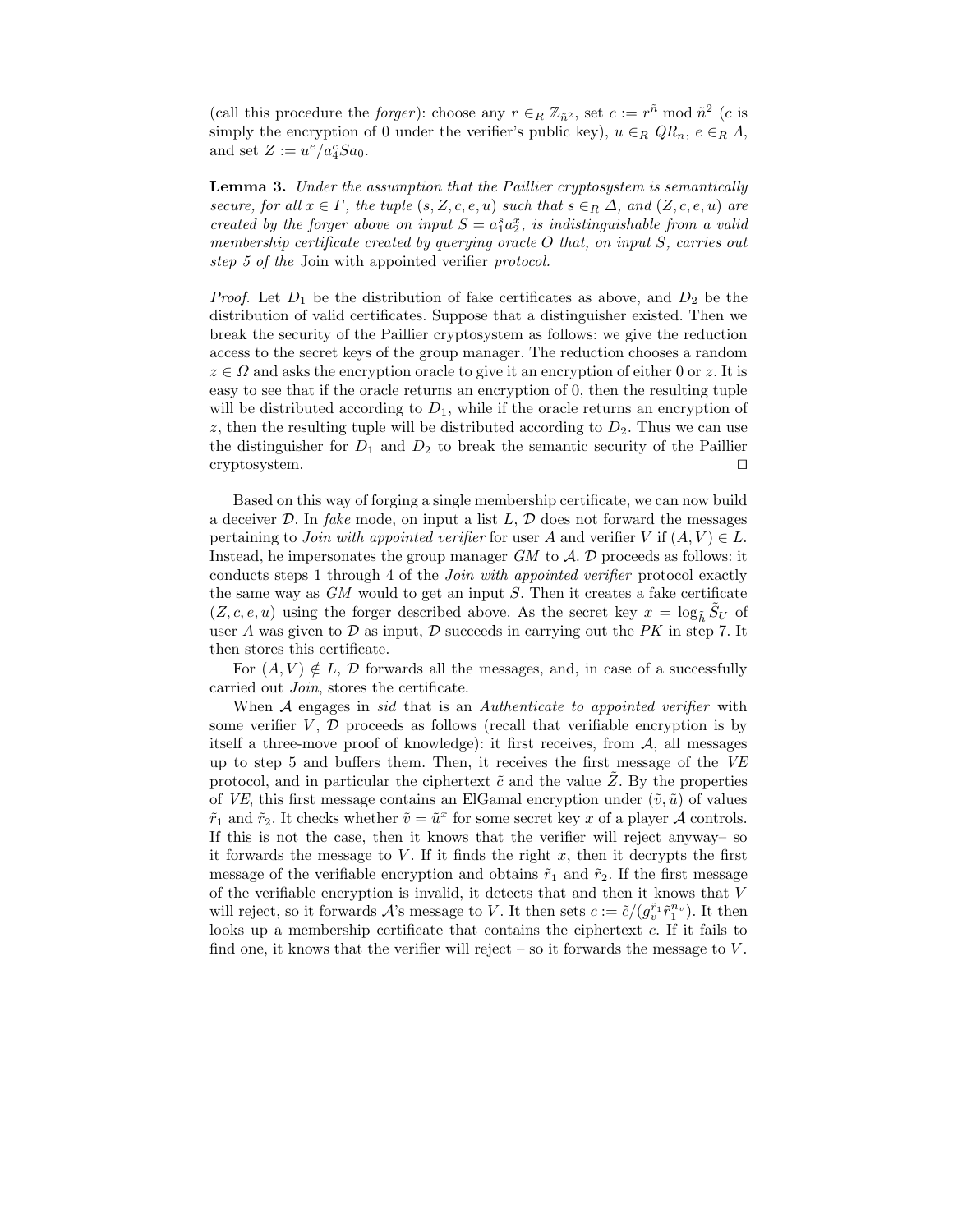If it finds one, and it is a valid membership certificate, then it forwards all the messages between  $A$  and  $V$  for this sid.

If it is a fake membership certificate that includes ciphertext  $c$ , it checks whether this certificate also includes the value  $Z := \tilde{Z}/(a_3^{\tilde{r}_1})$ . If it does not, then  $D$  knows that the verifier will reject anyway – so it forwards the message to  $V$ .

Otherwise, this first message of  $A$  is valid. Since  $D$  has the valid membership certificate for  $(A, V)$ ,  $D$  tells  $\mathcal F$  to send the first valid message of an Authenticate to appointed verifier to V. Then  $\mathcal D$  simulates V for  $\mathcal A$ : it creates a challenge message and sends it to  $\mathcal A$ . If  $\mathcal A$  responds to the message so as to correctly complete the corresponding proof of knowledge and verifiable encryption, then  $\mathcal D$  tells  $\mathcal F$  to send V a message that corresponds to a valid response to V's challenge. Otherwise,  $\mathcal{D}$  tells  $\mathcal F$  to send to V a message that does not constitute a valid response. After that, V either responds to  $\mathcal F$  with an accept or reject.  $\mathcal F$ forwards that response to  $D$ , which in turn sends it to  $\mathcal{A}$ .

It is easy to see that the following lemma holds [10]:

**Lemma 4.** Under the assumption that the Paillier cryptosystem is semantically secure, the strong RSA assumption, and the assumption that computing discrete logarithms modulo a safe prime product is hard, the following holds: Provided that V never performs the Convert and Identify operation for A, if the probability that  $\beta$  accepts when talking to  $\mathcal D$  in real mode differs non-negligibly from the probability that  $\beta$  accepts when talking to  $\mathcal D$  in fake mode, then:  $\beta$  and verifier V have engaged in the Authenticate with appointed verifier protocol in which V accepted such that a subsequent Identify operation, if carried out, will point to A.

Using Lemma 4, the following is immediate by Definition 2:

Theorem 2. Under standard number-theoretic assumptions, the construction presented in Section 5 is an identity escrow scheme with the appointed verifier property, as required by Definition 2.

# 6 Concluding Remarks

We note that in order to implement several identity escrow schemes at the same time using our methods, the set-up, apart from the public-key infrastructure, has to be repeated for each instance. In particular, the public keys of the verifiers will have to be different for each instance. It is an interesting question whether it would be possible to avoid this and yet have a practical construction that is secure against adaptive attacks. It is also interesting whether the public-key model can be eliminated from the picture.

An appointed-verifier identity escrow scheme is only the first step towards a bigger goal of realizing protocols in which it is provably hard to convince an unauthorized party of the truth of some statement. It would be interesting to apply our methods in the context of electronic voting and consider existing voting schemes and how close they come to satisfying an appropriate modification of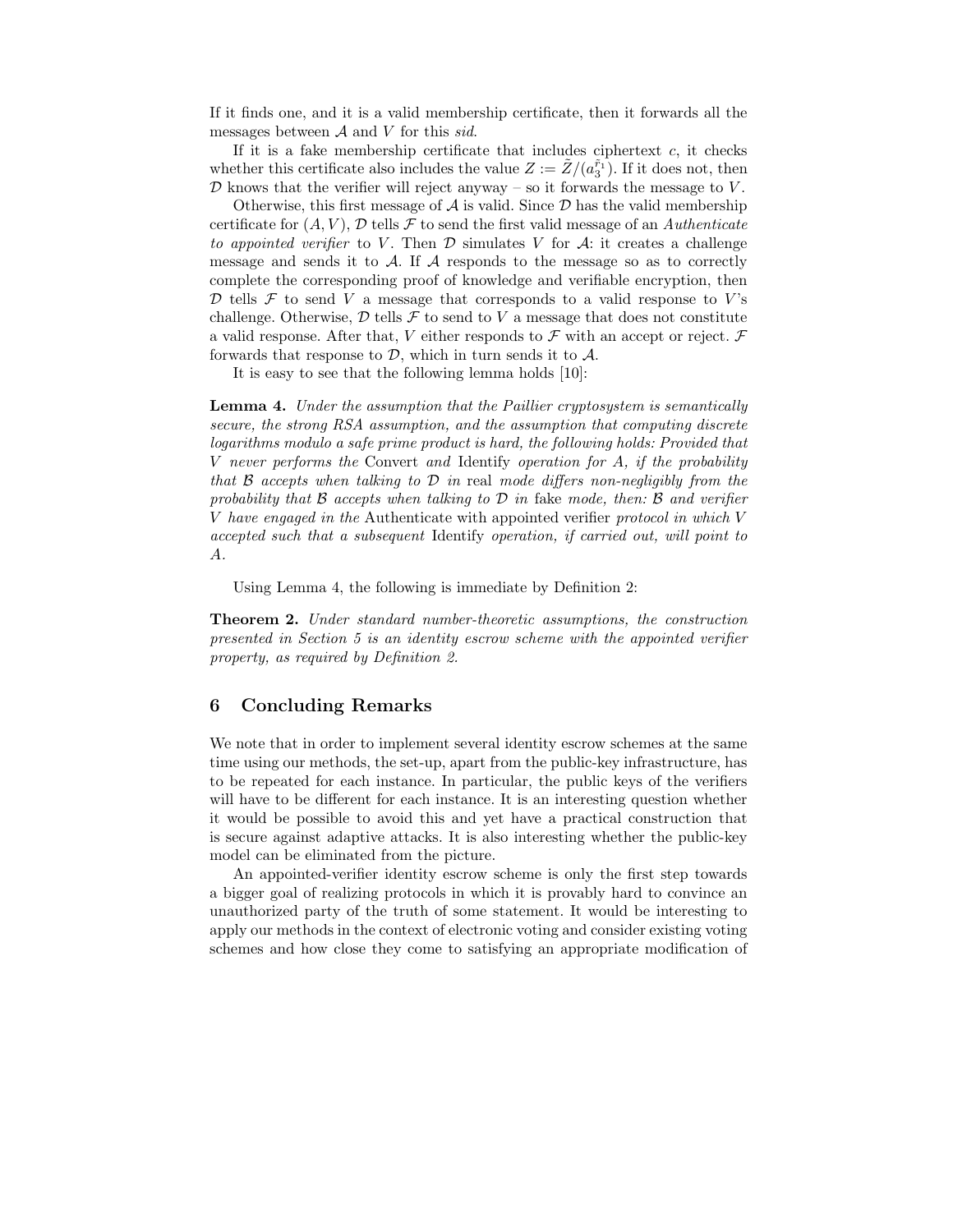our definition, and, if a gap appears, whether the techniques developed in this paper could resolve it.

# Acknowledgments

The second author acknowledges the support of an NSF graduate fellowship and of the Lucent Technologies GRPW program.

## References

- 1. N. Asokan, V. Shoup, and M. Waidner. Optimistic fair exchange of digital signatures. IEEE Journal on Selected Areas in Communications, 18(4):591–610, 2000.
- 2. G. Ateniese, J. Camenisch, M. Joye, and G. Tsudik. A practical and provably secure coalition-resistant group signature scheme. In CRYPTO 2000, vol. 1880 of LNCS, pp. 255–270. Springer Verlag, 2000.
- 3. N. Barić and B. Pfitzmann. Collision-free accumulators and fail-stop signature schemes without trees. In EUROCRYPT '97, vol. 1233 of LNCS, pp. 480–494.
- 4. M. Bellare, J. A. Garay, and T. Rabin. Fast batch verification for modular exponentiation and digital signatures. In EUROCRYPT '98, vol. 1403 of LNCS, pp. 236–250. Springer Verlag, 1998.
- 5. J. C. Benaloh and D. Tuinstra. Receipt-free secret-ballot elections (extended abstract). In Proc. 26th STOC, pp. 544–553. ACM, 1994.
- 6. S. Brands. Untraceable off-line cash in wallets with observers. In CRYPTO '93, vol. 773 of LNCS, pp. 302–318, 1993.
- 7. J. Camenisch. Efficient anonymous fingerprinting with group signatures. In ASI-ACRYPT 2000, vol. 1976 of LNCS, pp. 415–428. Springer Verlag, 2000.
- 8. J. Camenisch and I. Damgård. Verifiable encryption, group encryption, and their applications to group signatures and signature sharing schemes. In ASIACRYPT 2000, vol. 1976 of LNCS, pp. 331–345, 2000.
- 9. J. Camenisch and A. Lysyanskaya. Efficient non-transferable anonymous multishow credential system with optional anonymity revocation. In EUROCRYPT 2001, vol. 2045 of LNCS, pp. 93–118. Springer Verlag, 2001.
- 10. J. Camenisch and A. Lysyanskaya. An identity escrow scheme with appointed verifiers. http://eprint.iacr.org/2001, 2001.
- 11. J. Camenisch and M. Michels. A group signature scheme with improved efficiency. In ASIACRYPT '98, vol. 1514 of LNCS, pp. 160–174. Springer Verlag, 1998.
- 12. J. Camenisch and M. Stadler. Efficient group signature schemes for large groups. In CRYPTO '97, vol. 1296 of LNCS, pp. 410–424. Springer Verlag, 1997.
- 13. R. Canetti. Studies in Secure Multiparty Computation and Applications. PhD thesis, Weizmann Institute of Science, Rehovot 76100, Israel, June 1995.
- 14. R. Canetti. Security and composition of multi-party cryptographic protocols. Journal of Cryptology, 13(1):143–202, 2000.
- 15. D. Chaum. Untraceable electronic mail, return addresses, and digital pseudonyms. Communications of the ACM, 24(2):84–88, February 1981.
- 16. D. Chaum. Security without identification: Transaction systems to make big brother obsolete. Communications of the ACM, 28(10):1030–1044, Oct. 1985.
- 17. D. Chaum. Designated confirmer signatures. In EUROCRYPT '94, vol. 950 of LNCS, pp. 86–91. Springer Verlag Berlin, 1994.